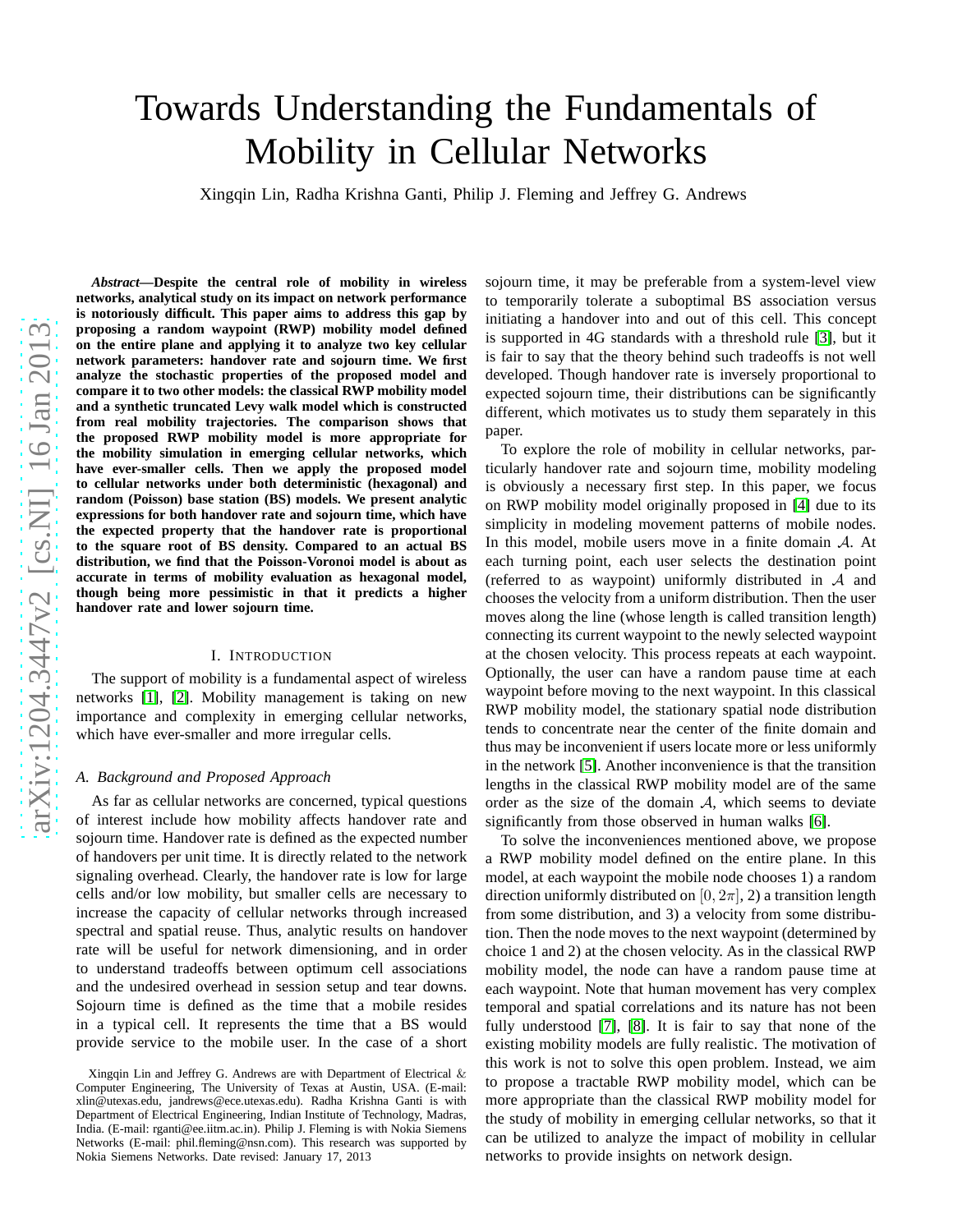After presenting the proposed mobility model, we analyze its associated stochastic properties and compare it to two other models: the classical RWP mobility model and a synthetic truncated Levy walk model [\[6\]](#page-12-3) which is constructed from real mobility trajectories. The comparison shows that the proposed model is more appropriate for the mobility simulation in emerging cellular networks. Then the proposed RWP mobility model is applied to cellular networks whose BSs are modeled in two conceptually opposite ways. The first is the traditional hexagonal grid, which represents an extreme in terms of regularity and uniformity of coverage, and is completely deterministic. The second is to model the BS locations as drawn from a Poisson point process (PPP), which creates a set of BSs with completely independent locations [\[9\]](#page-12-6), [\[10\]](#page-12-7). Under the PPP BS model, the cellular network can be viewed as a Poisson-Voronoi tessellation if the mobile users are assumed to connect to the nearest BSs. As one would expect, most actual deployments of cellular networks lie between these two models, both qualitatively  $-$  i.e. they are neither perfectly regular nor perfectly random – and quantitatively, i.e. the SINR statistics and other statistical measures are bounded by these two approaches [\[11\]](#page-12-8). Thus, both models are of interest and we apply the proposed RWP mobility model to cellular networks under both models. Analytic expressions for handover rate and sojourn time are obtained under both models, some of which are quite simple and lead to intuitive interpretations.

In some aspects the proposed RWP mobility model is similar to the random direction (RD) mobility model. Though the classical RD mobility model does not have a non-homogenous spatial distribution as in the classical RWP mobility model, its transition lengths are still of the same order as the size of the simulation area, which seems to deviate significantly from those in human walks [\[12\]](#page-12-9). This inconvenience may be solved by a modified RD mobility model [\[13\]](#page-12-10), in which the transition length distribution is co-determined by the velocity distribution and moving time distribution. This may complicate the theoretical analysis in this paper. This motivates us to propose a mobility model with transition length distribution directly specified. Besides, transition length data seems to be more readily available than moving time data in many real data sets [\[6\]](#page-12-3), [\[8\]](#page-12-5). Thus, it might be easier to use the proposed RWP mobility model when fitting the mobility model to real mobility trajectories.

Before ending this subsection, it is worth mentioning the many trace-based mobility models [\[14\]](#page-12-11)–[\[24\]](#page-12-12). One main drawback of trace-based mobility models is that, due to the differences in the trace acquiring methods, sizes of trace data, and data filtration techniques, mobility model built on one trace data set may not be applicable to other network scenarios. Moreover, trace-based mobility models are often not mathematically tractable (at least very complicated), preventing researchers from analytically studying the performance of various protocols and/or getting quick informative results in mobile networks. In contrast, random synthetic models, including random walk, the classical and the proposed RWP, Gauss-Markov, etc., are generic and more mathematically tractable. In addition, some aspects of some random synthetic models (including the proposed RWP model) can be fitted using traces,

2

as done in [\[19\]](#page-12-13). Nevertheless, trace-based mobility models are more realistic and scenario-dependent, which is crucial to perform reliable performance evaluation of mobile networks. Hence, both random and trace-based synthetic models are important for the study of mobile networks. In particular, when evaluating a specific protocol in mobile networks, researchers can utilize random synthetic models for example the proposed RWP model to quickly get informative results. Meanwhile, researchers can build specific scenario-dependent trace-based model by collecting traces if possible. Then based on the constructed trace-based model researchers can further perform more extensive and reliable evaluation of the protocol beyond just using random synthetic models.

# *B. Related work*

The proposed RWP model is based on the one originally proposed in [\[4\]](#page-12-1). Due to its simplicity in modeling movement patterns of mobile nodes, the classical RWP mobility model has been extensively studied in literature [\[5\]](#page-12-2), [\[25\]](#page-12-14)–[\[27\]](#page-12-15). These studies analyzed the various stochastic mobility parameters, including transition length, transition time, direction switch rate, and spatial node distribution. When it comes to applying the mobility model to hexagonal cellular networks, simulations are often required to study the impact of mobility since the analysis is hard to proceed [\[2\]](#page-11-1), [\[3\]](#page-12-0). Nonetheless, the effects of the classical RWP mobility model to cellular networks have been briefly analyzed in [\[26\]](#page-12-16) and a more detailed study can be found in [\[28\]](#page-12-17). However, as remarked above, the classical RWP model may not be convenient in some cases. In contrast, we analyze and obtain insight about the impact of mobility under a hexagonal model through applying the relatively clean characterization of the proposed RWP model, as [\[28\]](#page-12-17) did through applying the classical RWP model.

The application of the proposed RWP mobility model to cellular networks modeled as Poisson-Voronoi tessellation requires stochastic geometric tools, which are becoming increasingly sophisticated and popular [\[29\]](#page-12-18)–[\[32\]](#page-12-19). As far as mobility is concerned, [\[33\]](#page-12-20) proposed a framework to study the impact of mobility in cellular networks modeled as Poisson-Voronoi tessellation. In particular, the authors proposed a Poisson line process to model the road system, along which the mobile users move. Thus, the mobility pattern in [\[33\]](#page-12-20) is of large scale while the RWP mobility model in this paper is of small scale. Our study can be viewed as complementary to [\[33\]](#page-12-20). For example, our result indicates that if cells decrease in size such that the BS density per unit area is increased by 4 times, then the handover rate would be doubled. Note that recent work showed that the PPP model for BSs was about as accurate in terms of SINR distribution as the hexagonal grid for a representative urban cellular network [\[11\]](#page-12-8). Interestingly, we find that this observation is also true for mobility evaluation, though the Poisson-Voronoi model yields slightly higher handover rate and lower sojourn time and thus is a bit more pessimistic than the hexagonal model (which is correspondingly optimistic).

We briefly summarize the contributions of this work: 1) We propose a tractable RWP mobility model which overcomes some inconveniences of the classical RWP mobility model and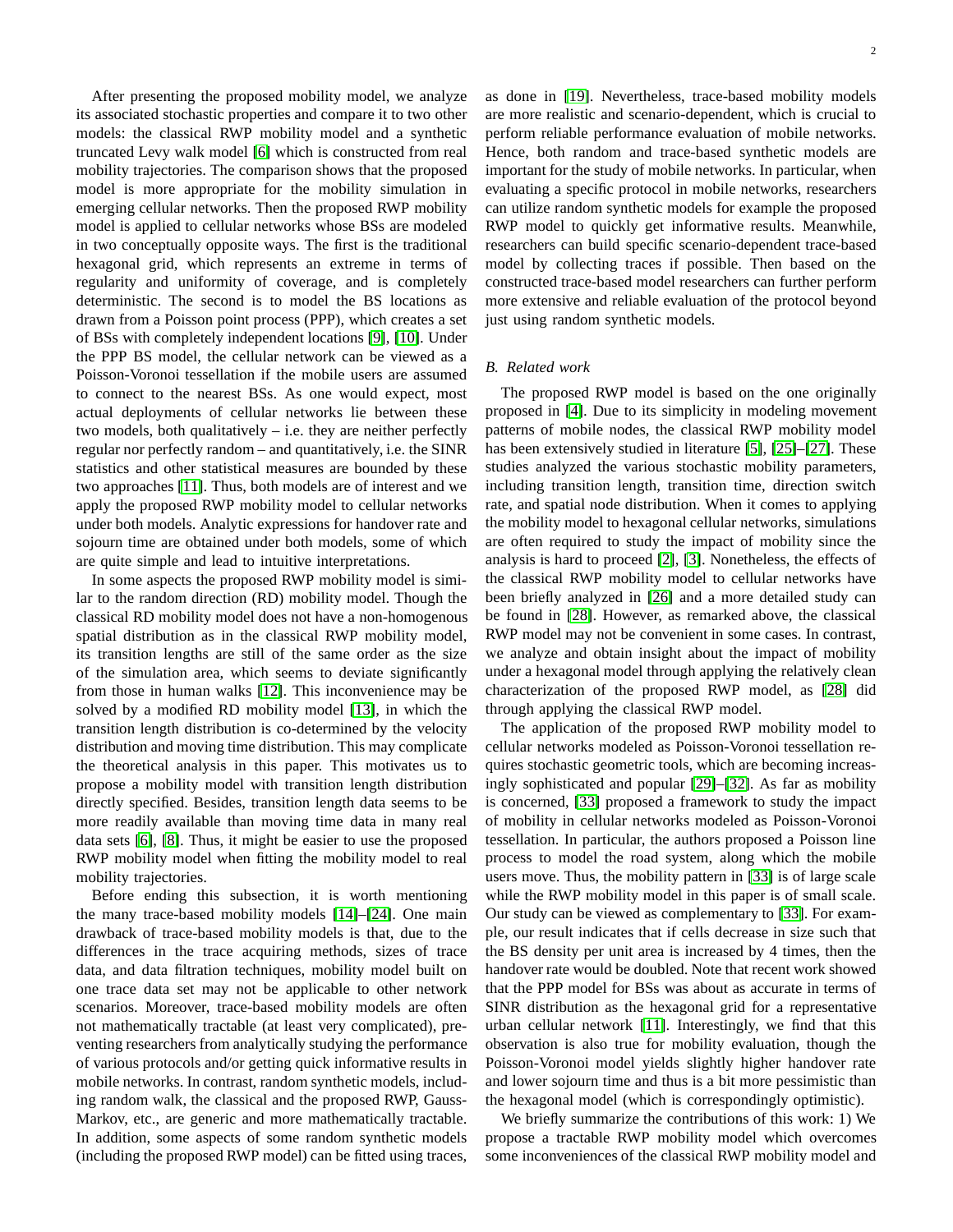is more appropriate for mobility study in cellular networks. 2) We obtain analytical results for handover rate and sojourn time in cellular networks. Though a specific transition length distribution is assumed, the analysis in this paper is quite general and can be extended to any other transition length distribution which has finite mean. 3) We connect the mobility results for the two conceptually opposite models of cellular networks: hexagonal and Poisson-Voronoi tessellation.

# II. PROPOSED RWP MOBILITY MODEL ON INFINITE PLANES

We describe the proposed RWP mobility model in this section. As in the description of the classical RWP model (see, e.g., [\[5\]](#page-12-2)), the movement trace of a node can be formally described by an infinite sequence of quadruples:  ${(X_{n-1}, X_n, V_n, S_n)}_{n \in \mathbb{N}}$ , where n denotes the n-th movement period. During the *n*-th movement period,  $X_{n-1}$  denotes the starting waypoint,  $X_n$  denotes the target waypoint,  $V_n$ denotes the velocity, and  $S_n$  denotes the pause time at the waypoint  $X_n$ . Given the current waypoint  $X_{n-1}$ , the next waypoint  $X_n$  is chosen such that the included angle between the vector  $X_n - X_{n-1}$  and the abscissa is uniformly distributed on [0, 2 $\pi$ ] and the transition length  $L_n = || \mathbf{X}_n - \mathbf{X}_{n-1} ||$  is a nonnegative random variable. The selection of waypoints is independent and identical for each movement period.

Though there is a degree of freedom in modeling the random transition lengths, we focus on a particular choice in this paper. Specifically, the transition lengths  $\{L_1, L_2, ...\}$  are chosen to be independent and identically distributed (i.i.d.) with cumulative distribution function (cdf)

$$
P(L \le l) = 1 - \exp(-\lambda \pi l^2), l \ge 0,
$$
 (1)

i.e., the transition lengths are Rayleigh distributed. Velocities  $V_n$  are i.i.d. with distribution  $P_V(\cdot)$ . Pause times  $S_n$  are also i.i.d. with distribution  $P_S(\cdot)$ . This selection bears an interesting interpretation: Given the waypoint  $X_{n-1}$ , a homogeneous PPP  $\Phi(n)$  with intensity  $\lambda$  is independently generated and then the nearest point in  $\Phi(n)$  is selected as the next waypoint, i.e.,  $\boldsymbol{X}_n = \arg \min_{\boldsymbol{x} \in \Phi(n)} \parallel \boldsymbol{x} - \boldsymbol{X}_{n-1} \parallel .$ 

Under the proposed model, different mobility patterns can be captured by choosing different  $\lambda$ 's. Larger  $\lambda$  statistically implies that the transition lengths  $L$  are shorter. This further implies that the movement direction switch rates are higher. These mobility parameters may be appropriate for mobile users walking and shopping in a city, for example. In contrast, smaller  $\lambda$  statistically implies that the transition lengths L are longer and the corresponding movement direction switch rates are lower. These mobility parameters may be appropriate for driving users, particularly those on the highways. This intuitive result can also be observed in Fig. [1,](#page-2-0) which shows 4 sample traces of the proposed RWP model.

# <span id="page-2-2"></span>III. STOCHASTIC PROPERTIES OF THE PROPOSED RWP MOBILITY MODEL

In this section, we first study the various stochastic properties of the proposed RWP mobility model. Stochastic properties of interests include transition length, transition time,



<span id="page-2-0"></span>Fig. 1. Sample traces of the proposed RWP mobility models. The transition lengths are statistically shorter with larger mobility parameter  $\lambda$ , and vice versa.

direction switch rate, and the spatial node distribution. We then perform simulation to compare the proposed RWP mobility model to the classical RWP mobility model and a synthetic Levy Walk model proposed in [\[6\]](#page-12-3), which is constructed from real mobility trajectories.

# *A. Transition length*

We define *transition length* as the Euclidean distance between two successive waypoints. In the proposed model, the transition lengths can be described by a stochastic process  ${L_n}_{n \in \mathbb{N}}$  where  $L_n$  are i.i.d. Rayleigh distributed with

$$
\mathbb{E}[L] = \frac{1}{2\sqrt{\lambda}}.\tag{2}
$$

Note that the transition lengths are not i.i.d. in the classical RWP mobility model. Indeed, a node currently located near the border of the finite domain tends to have a longer transition length while a node located around the center of the finite domain statistically has a shorter transition length for the next movement period. As a result, it is difficult to obtain the probability distribution for each random transition length.

Nevertheless, the random waypoints  $X_n$  are i.i.d. in the classical RWP mobility model, which is obvious since they are selected uniformly from a finite domain and independently over movement periods. This property forms the basis for the analysis of the classical RWP mobility model (see, e.g., [\[5\]](#page-12-2), [\[25\]](#page-12-14)). In contrast, the waypoints in our proposed model are not i.i.d. but form a Markov process.

## <span id="page-2-1"></span>*B. Transition time*

We define *transition time* as the time a node spends during the movement between two successive waypoints. We denote by  $T_n$  the transition time for the movement period n. Then  $T = L/V$  where we omit the period index n since  $T_n$  are i.i.d..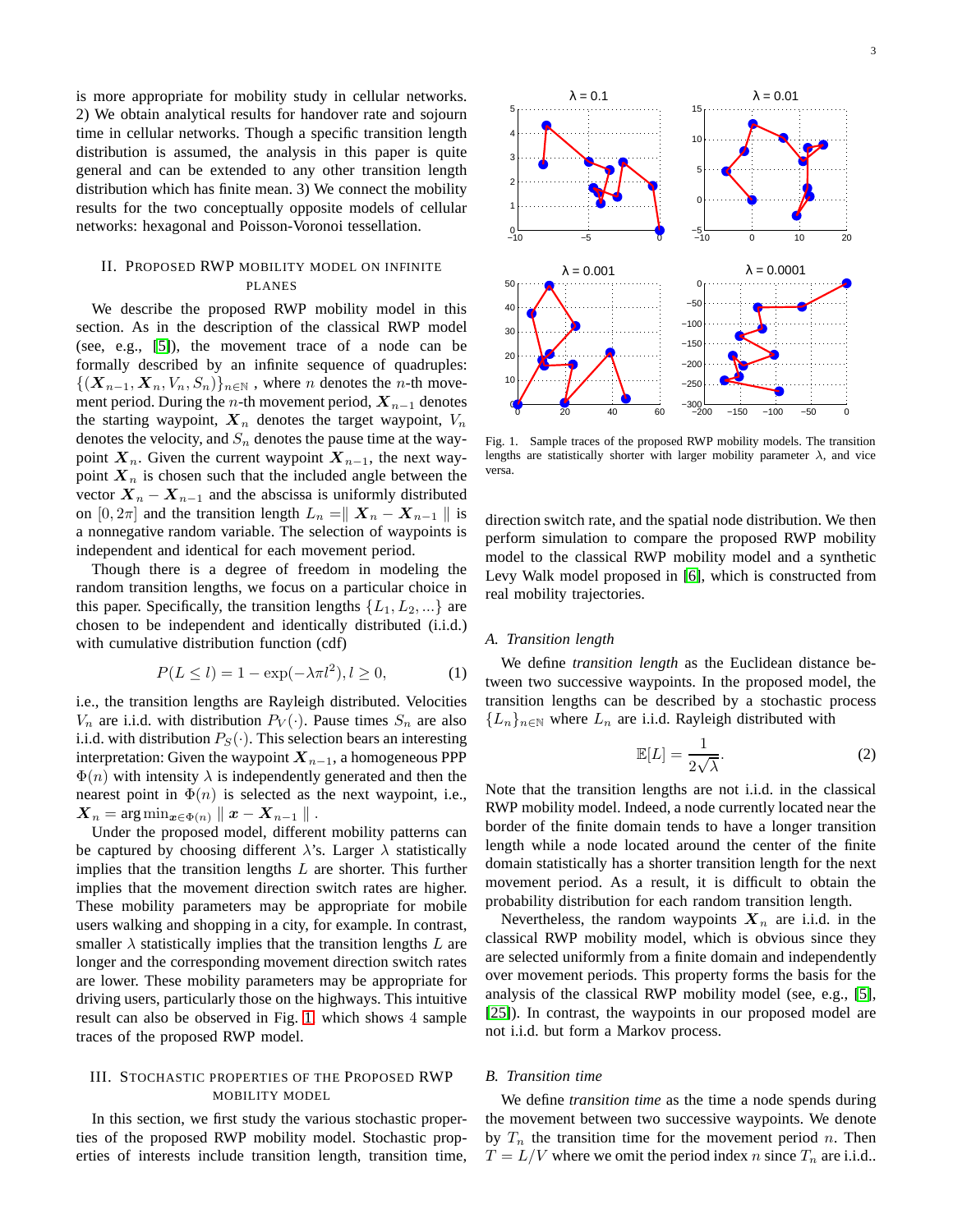Denote  $V \in \mathbb{R}$  as the range of the random velocity V. Given any velocity distribution  $P_V(\cdot)$ , the probability distribution of  $T$  is given as follows.

<span id="page-3-0"></span>**Proposition 1.** The cdf of the random transition time  $T$  is given by

$$
P(T \le t) = 1 - \int_{\mathcal{V}} \exp(-\lambda \pi v^2 t^2) \, dP_V(v), t \ge 0.
$$
 (3)

The proof of Prop. [1](#page-3-0) is omitted for brevity. As a specific application of Prop. [1,](#page-3-0) the following corollary gives closed form expressions for transition times under two types of velocity distributions.

**Corollary 1.** 1) If  $V \equiv \nu$  where  $\nu$  is a positive constant, the pdf of transition time  $T$  is

$$
f_T(t) = 2\pi \lambda \nu^2 t e^{-\lambda \pi \nu^2 t^2}, t \ge 0.
$$
 (4)

2) If V is uniformly distributed on  $[v_{\min}, v_{\max}]$ , the pdf of transition time T is

$$
f_T(t) = \frac{g(v_{\min}) - g(v_{\max})}{(v_{\max} - v_{\min})t}, t \ge 0,
$$
 (5)

where 
$$
g(x) \triangleq xe^{-\lambda \pi t^2 x^2} + \frac{1}{\lambda^{1/2} t} Q(\sqrt{2\pi \lambda} tx)
$$
 is non-  
increasing, and  $Q(x) = \frac{1}{\sqrt{2\pi}} \int_x^{\infty} e^{-\frac{u^2}{2}} du$ .

Next, we derive the mean transition time. Instead of applying the cdf of  $T$ , we notice that

$$
E[T] = E[\frac{L}{V}] = E[L]E[\frac{1}{V}]
$$
  
=  $E[L] \int_{V} \frac{1}{v} dP_V(v) = \frac{1}{2\sqrt{\lambda}} \int_{V} \frac{1}{v} dP_V(v).$  (6)

From [\(6\)](#page-3-1), we can easily obtain that, if  $V \equiv \nu$ ,

$$
E[T] = \frac{1}{2\nu\sqrt{\lambda}},\tag{7}
$$

and, if V is uniformly distributed on  $[v_{\min}, v_{\max}]$ ,

$$
E[T] = \frac{\ln v_{\text{max}} - \ln v_{\text{min}}}{2\sqrt{\lambda}(v_{\text{max}} - v_{\text{min}})}.
$$
\n(8)

From ([8](#page-3-2)), it is clear that  $v_{\text{min}} > 0$  is required to ensure finite expected transition time.

## *C. Direction switch rate*

In this subsection, we study the *direction switch rate*, which is the inverse of the time between two direction changes and thus characterizes the frequency of direction change and is also a mobility parameter of interest [\[5\]](#page-12-2). To this end, we first introduce the *period time*, the time a node spends between two successive waypoints. In particular, period time  $T_p$  is the sum of the pause time and the transition time, i.e.,  $T_p = T + S$ , where  $S$  denotes the random pause time. Then the direction switch rate denoted by  $D$  is defined to be the inverse of the period time:  $D = 1/T_p$ , whose probability distribution is described in the following proposition.

**Proposition 2.** The cdf of the direction switch rate D is given

by

<span id="page-3-3"></span>
$$
P(D \le d) = \int_{\mathcal{S}} \int_{\mathcal{V}} \exp\left(-\lambda \pi v^2 \frac{(d-s)^2}{d^2}\right) dP_V(v) dP_S(s),\tag{9}
$$

where  $S \in \mathbb{R}$  denotes the range of the random pause time.

We omit the proof of Prop. [2](#page-3-3) for brevity. Given the distributions of velocity and transition time, i.e.,  $P_V(v)$  and  $P_S(s)$ , the distribution of direction switch rate  $D$  can be found by Prop. [2.](#page-3-3)

#### *D. Spatial node distribution*

In this subsection, we study the *spatial node distribution*. To this end, let  $X_0$  and  $X_1$  be two successive waypoints. Given  $X_0$ , we are interested in the probability that the moving node resides in some measurable set  $A$  during the movement from  $X_0$  to  $X_1$ . We first derive the spatial node distribution given in the following theorem with the assumption that the mobile node does not have pause time.

**Theorem 1.** Assume that  $S_n \equiv 0, \forall n$ , and that  $X_0$  is at the origin. Then the spatial node distribution between  $X_0$  and  $X_1$ is characterized by the pdf  $f(r, \theta)$  given by

<span id="page-3-4"></span>
$$
f(r,\theta) = \frac{\sqrt{\lambda}}{\pi r} \exp(-\lambda \pi r^2).
$$
 (10)

*Proof:* See Appendix [A.](#page-9-0)

<span id="page-3-1"></span>The physical interpretation of  $f(r, \theta)$  is as follows. Let  $dA(r, \theta)$  be a small area around the point  $(r, \theta)$  given in polar coordinate. Then the probability  $P(dA(r, \theta))$  that the moving node resides in some measurable set  $A$  during the movement from  $X_0$  to  $X_1$  is approximately given by

$$
P(\mathrm{d}A(r,\theta)) \approx f(r,\theta) \cdot |\mathrm{d}A(r,\theta)|,\tag{11}
$$

<span id="page-3-2"></span>where  $|dA(r, \theta)|$  denotes the area of the set  $dA(r, \theta)$ . Also, as noted in the proof in Appendix [A,](#page-9-0)  $f(r, \theta)$  can be regarded as the ratio of the expected proportion of transition time in the set  $dA(r, \theta)$  to  $|dA(r, \theta)|$ .

Now let us consider the case where the mobile node has random pause time S, characterized by the probability measure  $P_S(\cdot)$ . In this case, the spatial node distribution is given in the following theorem.

**Theorem 2.** Assume that  $X_0$  is at the origin. Then the spatial node distribution between  $X_0$  and  $X_1$  is characterized by the pdf  $\tilde{f}(r,\theta)$ :

<span id="page-3-5"></span>
$$
\tilde{f}(r,\theta) = p \cdot \frac{\sqrt{\lambda}}{\pi r} \exp(-\lambda \pi r^2) + (1-p) \cdot \lambda \exp(-\lambda \pi r^2),\tag{12}
$$

where  $p = \frac{E[T]}{E[T]+I}$  $\frac{E[T] + E[S]}{E[T] + E[S]}$  is the expected proportion of transition time from  $\boldsymbol{X}_0$  to  $\boldsymbol{X}_1$ .

*Proof:* Note that the pause time S is independent of both  $X$  and V. Besides, the non-static probability p is the expected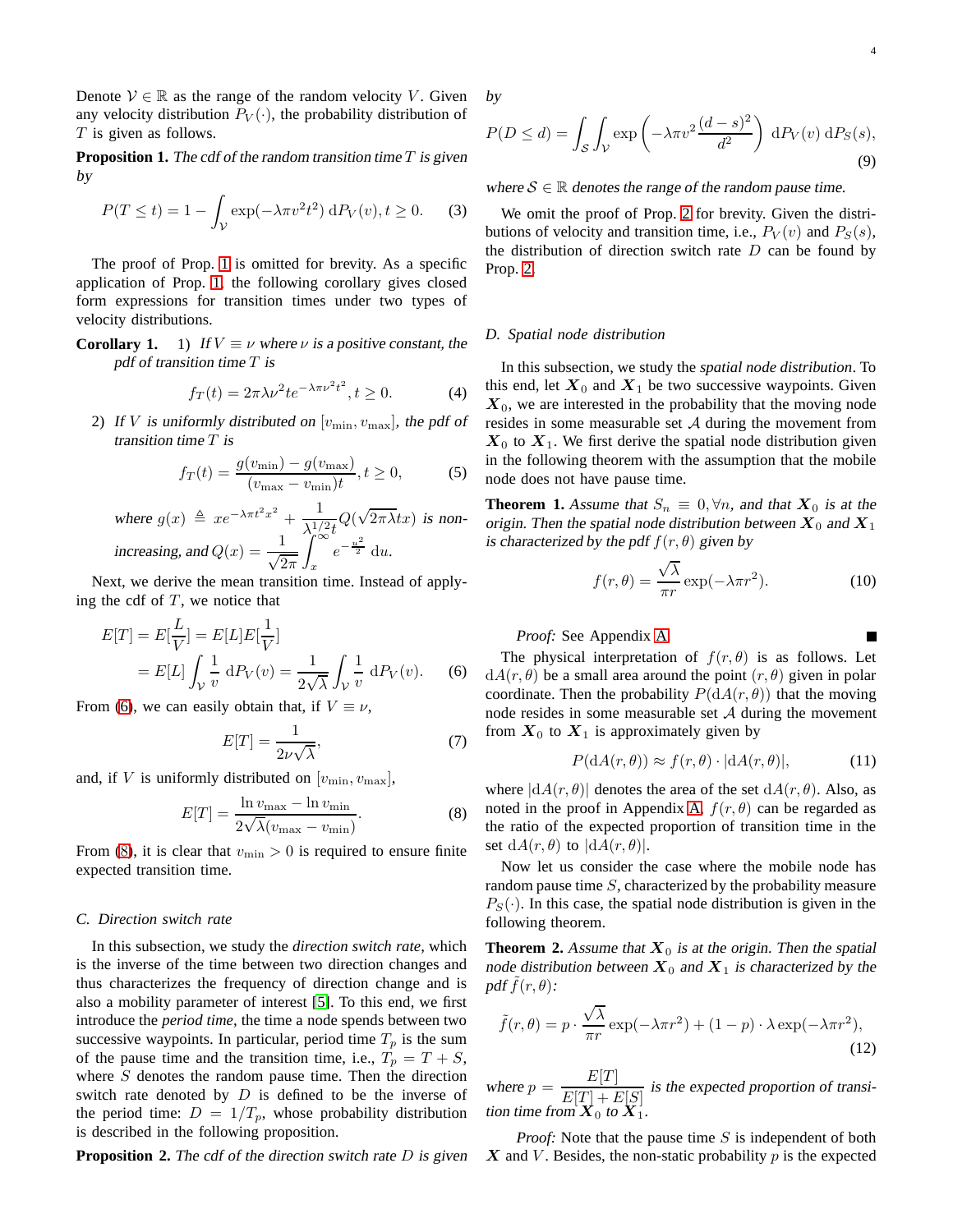proportion of the time that the node  $i$  is moving, i.e.,

$$
p = \lim_{n \to \infty} \frac{\sum_{m=1}^{n} t_m}{\sum_{m=1}^{n} (t_m + s_m)} = \frac{E[T]}{E[T] + E[S]}.
$$
 (13)

The pdf  $\tilde{f}(r, \theta)$  is the weighted superposition of two independent components as [\[27\]](#page-12-15):

$$
\tilde{f}(r,\theta) = p \cdot f(r,\theta) + (1-p) \cdot f_{\mathbf{X}_1}(r,\theta),\tag{14}
$$

where  $f(r, \theta)$  is the spatial node distribution without pause time and is given in Theorem [1](#page-3-4), and  $f_{\mathbf{X}_1}(r,\theta)$  denotes the spatial distribution of the waypoint  $X_1$  and is given in Lemma [1.](#page-10-0) Plugging  $f(r, \theta)$  and  $f_{\mathbf{X}_1}(r, \theta)$  into [\(14\)](#page-4-0), the expression [\(12\)](#page-3-5) follows.

#### *E. Model comparison*

In this section, we perform simulations to study the difference between the proposed RWP mobility model and the classical one. For validation, we also compare them to a synthetic truncated Levy walk model [\[6\]](#page-12-3), which is constructed from real mobility trajectories. Thus, we indirectly compare the two RWP mobility models to real human walks. In the truncated Levy walk model, transition lengths have an inverse power-law distribution:  $P_L(l) \sim \frac{1}{l^{1+\alpha}}, 0 < \alpha < 2.$ The pause times also have an inverse power-law distribution:  $P_S(s) \sim \frac{1}{s^{1+\beta}}, 0 < \beta < 2.$ 

We simulate the movement of a mobile node under the three mobility models, respectively. The simulation area is a  $1000\times1000$  grid.<sup>1</sup> Since the main assumption in the proposed model is the Rayleigh distributed transition lengths, we first compare the statistics of transition lengths under the three mobility models. The results are shown in Fig. [2,](#page-4-1) where  $\lambda$  is chosen such that the proposed RWP mobility model has the same mean transition length as that of Levy walk model. As shown in Fig. [2,](#page-4-1) transition lengths of the classical RWP mobility model are statistically much larger than those of Levy walk model. In contrast, transition lengths of the proposed RWP mobility model match those of Levy walk model better, especially in the low transition length regime. However, the proposed RWP mobility model lacks the heavy tail characteristic of the Levy walk model. This mismatch in the high transition length regime gradually diminishes as  $\alpha$ increases.

We next compare the statistics of direction switch rate under the 3 mobility models. The results are shown in Fig. [3,](#page-5-0) where  $\lambda$ is chosen such that the proposed RWP mobility model has the same mean transition length as that of Levy walk model. The pause time distribution used in the 2 RWP mobility models are the same power-law distribution as that used for pause time distribution in the Levy walk model. As expected, the classical RWP mobility model has much lower direction switch rate in all the 3 subplots than the Levy walk model. In contrast, the difference in direction switch rate between the proposed RWP mobility model and Levy walk model is moderate when  $\beta$ is large. When  $\beta$  is small, e.g.,  $\beta = 0.1$ , the statistics of the

<span id="page-4-0"></span>

<span id="page-4-1"></span>Fig. 2. Simulated statistics of transition lengths:  $V \equiv 1$  and  $\beta = 1$ .

direction switch rate of the proposed RWP mobility model are almost indistinguishable from those of the Levy walk model.

The above comparison shows that the proposed RWP model is more flexible for mobility simulation in future cellular networks which have ever-smaller cells than the classical RWP model. In particular, some aspects of the proposed RWP model can be directly or indirectly fitted using traces, while the classical RWP model is fixed. Nevertheless, the comparison does not imply that the statistical difference between the proposed RWP and Levy walk model are non-significant. Also, we do not claim that the proposed RWP model can fully represent human walks. Also, human walks are not Levy walks even though the Levy walk model is constructed from real mobility trajectories. Indeed, human walks have complex temporal and spatial correlations and its nature has not yet been fully understood [\[7\]](#page-12-4). It is fair to say that none of the existing mobility models can fully represent human walks.

Note that though many real mobility trajectories show that transition lengths of human walks seem to have an inverse power-law distribution, we do not choose it to model the transition lengths in our proposed RWP mobility model. The reason is that the mean transition length under inverse powerlaw distribution is infinite. This will cause analytical problems, e.g., the expected number of handovers in a movement period

<sup>&</sup>lt;sup>1</sup>Note that, though the proposed RWP mobility model is defined on the entire plane for analytical tractability, in a simulation one has to deal with the boundary issue. Here we use reflection method.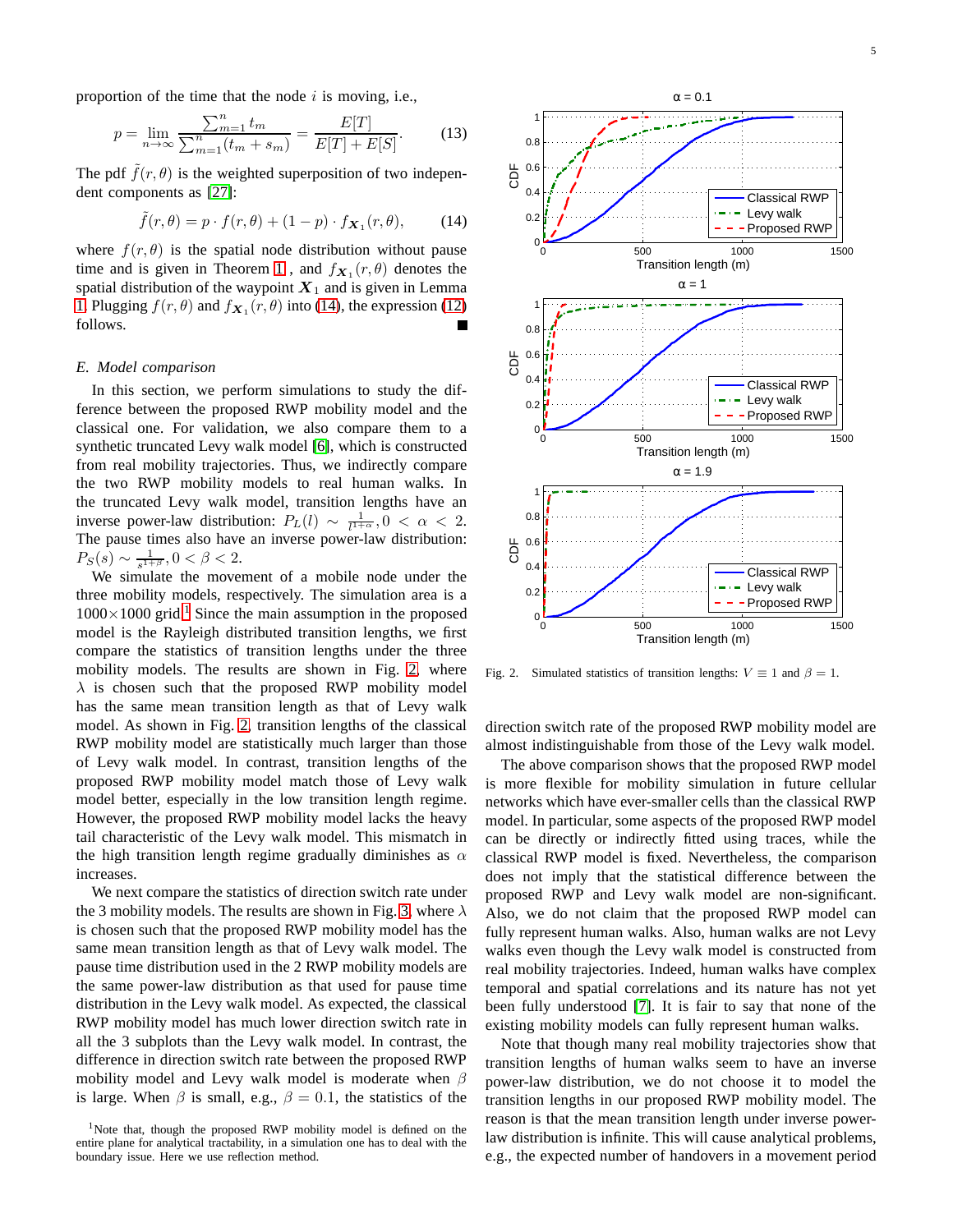

<span id="page-5-0"></span>Fig. 3. Simulated statistics of direction switch rate:  $V \equiv 1$  and  $\alpha = 1$ .

becomes infinite. Nevertheless, the analysis in this paper can be readily extended to any other transition length distribution which has finite mean.

## IV. APPLICATIONS TO HEXAGONAL MODELED CELLULAR **NETWORKS**

In this and the next section, we study the impact of mobility on important cellular network parameters, particularly handover rate and sojourn time, using the proposed RWP mobility model. We focus on hexagonal cellular networks in this section.

# *A. Handover Rate*

We assume the typical mobile user is located at the origin. Then the expected number of handovers during one movement period can be computed as

$$
E[N] = \sum_{n=1}^{\infty} n \int_{C_n} P(\mathrm{d}A(r,\theta)),\tag{15}
$$

where  $P(dA(r, \theta))$  is the probability distribution of the waypoint density  $f_{\mathbf{X}_1}(r,\theta)$  given in Lemma [1](#page-10-0) and  $C_n$  denotes the area covered by the  $n$ -th layer neighbouring cells. Now we formally define the handover rate.

**Definition 1.** The handover rate is defined as the expected number  $E[N]$  of handovers during one movement period divided by the expected period time. Mathematically, handover rate is given by  $H = E[N]/E[T_p]$ .

Note that  $E[T_p] = E[T] + E[S]$  where  $E[T]$  has been given in Prop. [1](#page-3-0) and  $E[S]$  can be determined from the pause time distribution. However, exact computation of  $N$  by [\(15\)](#page-5-1) is tedious. Thus, we propose the following approximation formula

$$
E[N]_{app} = \sum_{n=1}^{\infty} n \int_0^{2\pi} \int_{(2n-1)R}^{(2n+1)R} f_{\mathbf{X}_1}(r,\theta) r \, dr \, d\theta,\qquad(16)
$$

where  $R = \sqrt{C/\pi}$  with C being the hexagonal cell size. In other words, we approximate the  $n$ -th neighbouring layer by a ring with inner radius  $(2n-1)R$  and outer radius  $(2n+1)R$ . This approximation captures the essence of [\(15\)](#page-5-1) and allows us to derive closed form results on  $E[N]$  and the corresponding lower and upper bounds.

**Proposition 3.** Let d be the side length of the hexagonal cell and  $\lambda$  the mobility parameter. The approximation of the expected number of handovers during one movement period is given by

$$
E[N]_{app} = \sum_{n=0}^{\infty} \exp\left(-\frac{3\sqrt{3}}{2}(2n+1)^2\lambda d^2\right), \quad (17)
$$

and is bounded as  $E[N]^L_{app}\leq E[N]_{app}\leq E[N]^U_{app}$  where

$$
E[N]_{app}^{L} \triangleq \sqrt{\frac{\pi}{6\sqrt{3}\lambda d^2}} Q\left(\sqrt{3\sqrt{3}\lambda d^2}\right),\tag{18}
$$

$$
E[N]_{app}^U \triangleq \sqrt{\frac{\pi}{6\sqrt{3}\lambda d^2}} \left(1 - Q\left(\sqrt{3\sqrt{3}\lambda d^2}\right)\right). \tag{19}
$$

Moreover, the difference  $\triangle N_{\text{app}}(\lambda d^2)$  between the upper bound and lower bound is a strictly increasing function of  $\lambda d^2$ and is within the range  $(0, 1)$ . In particular,  $\triangle N_{app}(\lambda d^2) \rightarrow$ 0 as  $\lambda d^2 \to \infty$ , and  $\triangle N_{app}(\lambda d^2) \to 1$  as  $\lambda d^2 \to 0$ .

*Proof:* See Appendix [B.](#page-10-1)

<span id="page-5-4"></span><span id="page-5-2"></span>

Using Prop. [3,](#page-5-2) the approximate handover rate can be computed as  $H_{\text{app}} = \frac{1}{E[T_p]} \cdot E[N]_{\text{app}}$  and is bounded as  $H_{\text{app}}^L \leq H_{\text{app}} \leq H_{\text{app}}^U$ , where  $H_{\text{app}}^L = \frac{1}{E[T_p]} \cdot E[N]_{\text{app}}^L$ ,  $H_{\text{app}}^U = \frac{1}{E[T_p]} \cdot E[N]_{\text{app}}^U$ . As the size of the cells in cellular networks becomes smaller, higher handover rates are expected. In this regard, it is interesting to examine the asymptotic property of handover rate as in Corollary [2.](#page-5-3)

**Corollary 2.** Assume that any of the following asymptotic conditions holds: 1)  $d \to 0$  with fixed  $\lambda$ ; 2)  $\lambda \to 0$  with fixed d; 3)  $\lambda d^2 \rightarrow 0$ . Then the asymptotic approximate handover rate is given by

<span id="page-5-3"></span>
$$
H_{app} \sim \frac{1}{E[T] + E[S]} \sqrt{\frac{\pi}{6\sqrt{3}\lambda}} \frac{1}{2d}.
$$
 (20)

<span id="page-5-1"></span>Though derivation by [\(15\)](#page-5-1) is not tractable, the *exact* handover rate in hexagonal model can be obtained using a generalized solution of Buffon's needle [\[34\]](#page-12-21) as in the following Proposition.

**Proposition 4.** Let d be the side length of the hexagonal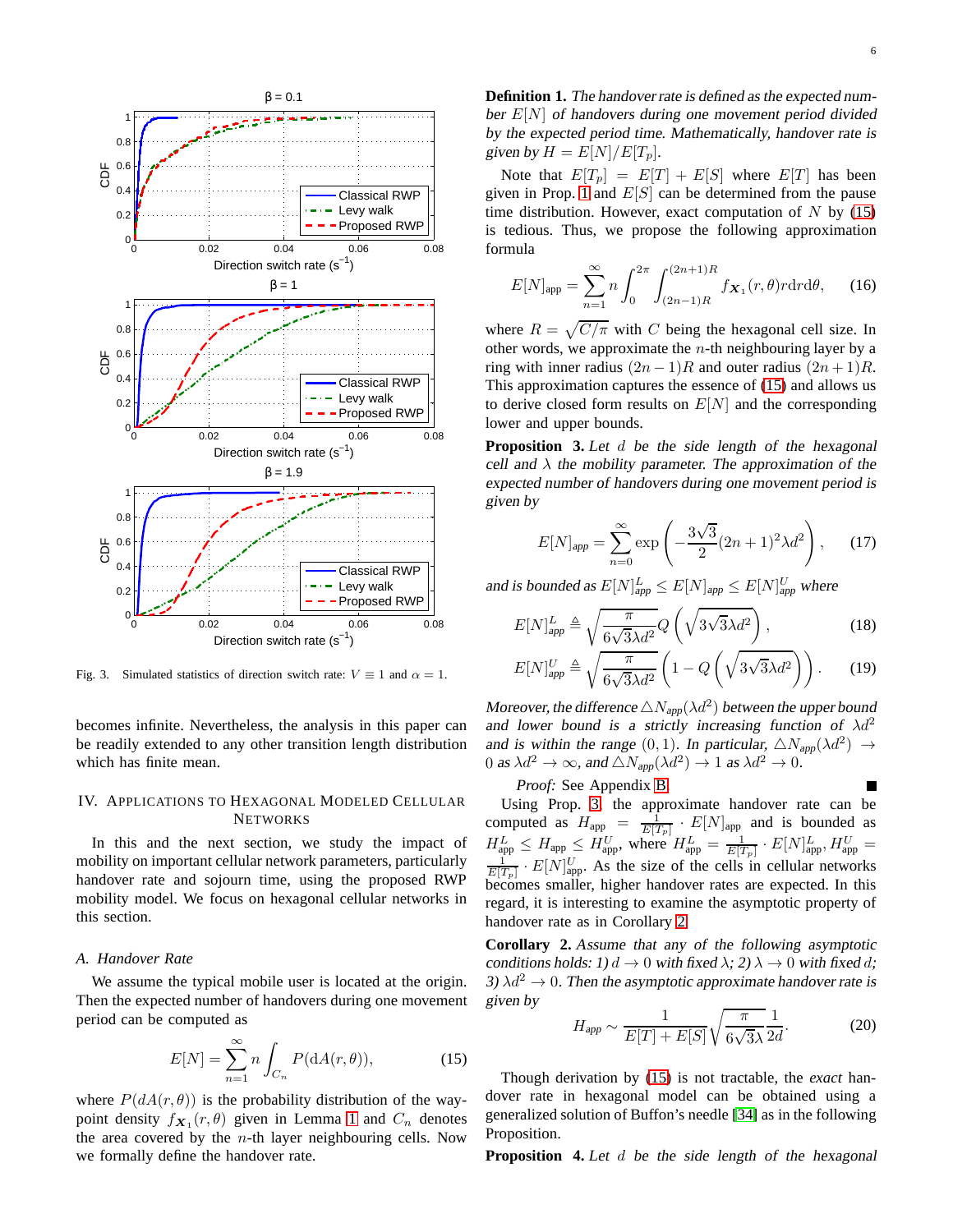cell and  $\lambda$  the mobility parameter. The expected number of handovers  $E[N]$  during one movement period is given by

$$
E[N] = E[T] \cdot \frac{4\sqrt{3}}{3\pi} \frac{E[V]}{d}.
$$
 (21)

The handover rate  $H = E[N]/E[T_p]$  is then given by

$$
H = \frac{E[T]}{E[T] + E[S]} \cdot \frac{4\sqrt{3}}{3\pi} \frac{E[V]}{d}.
$$
 (22)

## *Proof:* See Appendix [C.](#page-10-2)

We remark that the insights obtained by either approximate or exact approach are the same. Let us consider the simplified RWP mobility model where the mobile nodes do not have pause time and constant velocity, i.e.,  $V \equiv \nu$ , the asymptotic handover rate in Corollary [2](#page-5-3) can be further simplified as

$$
H_{\rm app} \sim \sqrt{\frac{\pi}{6\sqrt{3}}}\frac{\nu}{d},\qquad(23)
$$

and the exact handover rate  $H$  is given by

$$
H = \frac{4\sqrt{3}}{3\pi} \frac{\nu}{d},\tag{24}
$$

as

which is consistent with the one given in [\[35\]](#page-12-22). Note that the hexagonal cell size  $s_H$  is given by  $3\sqrt{3}d^2/2$  in hexagonal tiling. So [\(23\)](#page-6-0) can be written as  $H_{\text{app}} \sim \sqrt{\frac{\pi}{4}} \frac{\nu}{\sqrt{s_H}}$ . Similarly, the exact method yields  $H = \frac{4}{\pi} \sqrt{\frac{\sqrt{3}}{2}} \frac{\nu}{\sqrt{s_H}}$ . Both results imply that handover rate is inversely proportional to the square root of cell size  $s_H$ . In other words, if we deploy more small cells and increase the BS density say by 4 times in current cellular network, we would expect the handover rate to be roughly increased by 2 times. Interestingly, the mobility parameter  $\lambda$  does not play a role, while the velocity and the cell size affect the handover rate in a trade-off manner. Fig. [4](#page-6-1) compares the number of handovers obtained by simulation to the counterparts evaluated by analytic formula [\(17\)](#page-5-4) and [\(21\)](#page-6-2) respectively. It is shown that the exact analytic result closely matches the simulation while the approximation approach tends to underestimate the real number of handovers.

#### *B. Sojourn Time*

Sojourn time is defined as the expected duration that the mobile node stays within a particular serving cell. For brevity, we only consider the simplified RWP mobility model where the mobile nodes do not have pause time and constant velocity, i.e.,  $V \equiv \nu$ . Then sojourn time in any cell with coverage area  $\mathcal C$  can be computed as

$$
S_T = E[T] \cdot \int_{\mathcal{C}} P(\mathrm{d}A(r,\theta)),\tag{25}
$$

where  $P(dA(r, \theta))$  is the probability distribution of the spatial node density  $f(r, \theta)$  given in Theorem [1.](#page-3-4) For brevity, we only focus on the sojourn time in the cell where the connection is initiated during one movement period in the sequel.

Assuming the mobile node is co-located with its currently associated BS at the origin, the sojourn time can be computed

<span id="page-6-6"></span><span id="page-6-2"></span>

<span id="page-6-1"></span><span id="page-6-0"></span>Fig. 4. Handover in hexagonal model by analysis and simulation with velocity  $\nu \equiv 1$  and no pause time.

$$
S_T = E[T] \cdot \frac{4\sqrt{\lambda}}{\pi} \left( \int_0^{d/2} \int_0^{\sqrt{3}d/2} f(x, y) dy dx + \int_{d/2}^d \int_0^{-\sqrt{3}x + \sqrt{3}d} f(x, y) dy dx \right), (26)
$$

where  $f(x, y) = \exp(-\lambda \pi (x^2 + y^2))/\sqrt{x^2 + y^2}$ . However, no closed form result is available for [\(26\)](#page-6-3), though it can be evaluated using numerical methods. We provide explicit formulas for the lower and upper bounds of [\(26\)](#page-6-3) in Prop. [5,](#page-6-4) whose proof is omitted for brevity.

**Proposition 5.** The sojourn time  $S_T$  can be bounded as  $S_T^L \leq$  $S_T \leq S_T^U$  where

<span id="page-6-3"></span>
$$
S_T^L \triangleq E[T] \cdot (1 - 2Q(\sqrt{\frac{3}{2}\pi\lambda}d)),\tag{27}
$$

<span id="page-6-4"></span>
$$
S_T^U \triangleq E[T] \cdot (1 - 2Q(\sqrt{2\pi\lambda}d)). \tag{28}
$$

Assuming that  $E[T]$  is finite<sup>2</sup>,  $S_T$  tends to 0 since both the lower bound  $S_T^L$  and upper bound  $S_T^U$  tend to 0 as  $d \to 0$ . This is an intuitive result. So cellular networks with small cells need to be equipped with fast algorithms. Otherwise, other handover strategies may be needed if the sojourn time in a cell is shorter than the time needed to complete the handover procedure. The analysis of the impact of mobility parameter  $\lambda$  is more involved. To obtain insight, consider the constant velocity case which yields the following result.

<span id="page-6-7"></span><span id="page-6-5"></span>**Proposition 6.** Assume that  $V \equiv \nu$ . Then as  $\lambda \to 0$ , sojourn time  $S_T \sim \alpha d/\nu$ , where  $\alpha \in (\frac{\sqrt{3}}{2}, 1)$  is a constant.

*Proof:* See Appendix [D.](#page-10-3)

From Prop. [6,](#page-6-5) we observe the interesting fact that sojourn time converges to  $\alpha d/\nu$  as the mobility parameter  $\lambda$  goes to zero. Then what matters is the velocity: Sojourn time is

<sup>&</sup>lt;sup>2</sup>This is true for both the case with constant velocity and the case with uniformly distributed velocity on  $[v_{\min}, v_{\max}]$ , as shown in Section [III-B.](#page-2-1)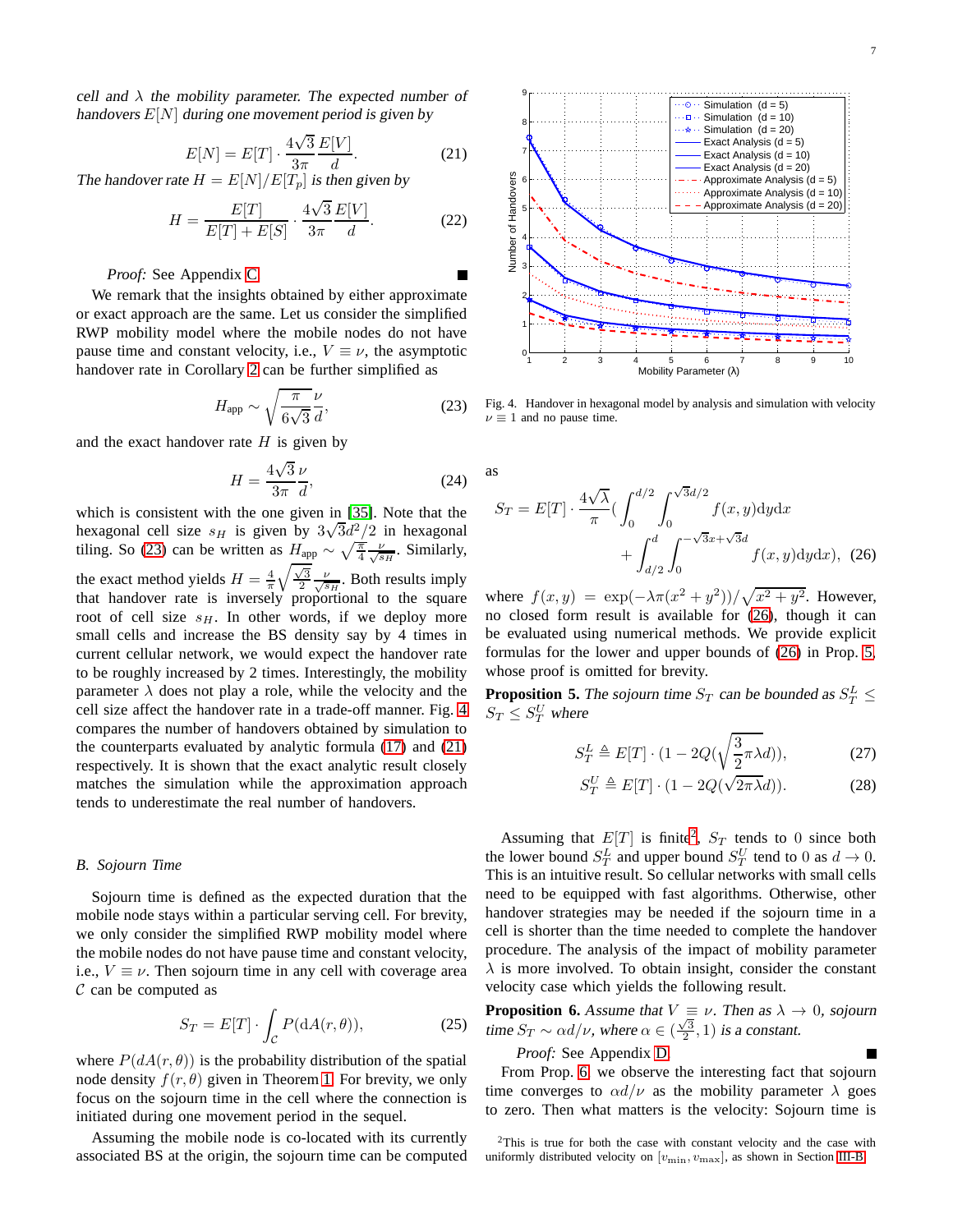inversely proportional to the velocity. Also, we can express  $S_T$ as  $S_T \sim \sqrt{\frac{2}{3\sqrt{3}}}$  $\frac{1}{\nu} \cdot \sqrt{s_H}$  where recall that  $s_H$  is the hexagonal cell size. This shows that sojourn time is proportional to the square root of cell size, which is contrary to the asymptotic result for handover rate.

## V. APPLICATIONS TO POISSON-VORONOI MODELED CELLULAR NETWORKS

In this subsection, we apply the proposed RWP mobility model to analyze handover rate and sojourn time in cellular networks modeled by Poisson-Voronoi tessellation [\[32\]](#page-12-19), [\[36\]](#page-12-23). We first give a brief description on Poisson-Voronoi tessellation. Consider a locally finite set  $\phi = {\mathbf{x}_i}$  of points  $x_i \in \mathbb{R}^2$ , referred to as nuclei. The Voronoi cell  $\mathcal{C}_{\bm{x}_i}(\phi)$  of point  $\bm{x}_i$  with respect to  $\phi$  is defined as

$$
\mathcal{C}_{\boldsymbol{x}_i}(\phi) = \{y \in \mathbb{R}^2 : ||\boldsymbol{y} - \boldsymbol{x}_i||_2 \le ||\boldsymbol{y} - \boldsymbol{x}_j||_2, \forall x_j \in \phi\}.
$$

Let  $\epsilon_x$  be the Dirac measure at x, i.e., for  $A \in \mathbb{R}^2$ ,  $\epsilon_x(A) = 1$ if  $x \in A$ , and 0 otherwise. Then the spatial point process  $\Phi$  can be written as  $\Phi = \sum_i \epsilon_{\mathbf{x}_i}$ , and the Poisson-Voronoi tessellation is defined as follows [\[36\]](#page-12-23).

**Definition 2.** For a spatial Poisson point process  $\Phi = \sum_i \epsilon_{\mathbf{x}_i}$ on  $\mathbb{R}^2$ , the union of the associated Voronoi cells, i.e.,  $V(\Phi) =$  $\bigcup_{\bm{x}_i \in \Phi} \mathcal{C}_{\bm{x}_i}(\Phi)$ , is called Poisson-Voronoi tessellation.

In cellular networks modeled by a Poisson-Voronoi tessellation, the BSs are the nuclei distributed according to some PPP  $\Phi$  in  $\mathbb{R}^2$ . Besides, each BS  $x_i$  serves mobile users which are located within its Voronoi cell  $\mathcal{C}_{x_i}(\Phi)$ . The latter assumption is equivalent to the hypothesis of the nearest BS association strategy. In the sequel, we also assume that the PPP Φ modeling the BS positions is homogeneous and its intensity is denoted by  $\mu$ .

## *A. Handover Rate*

Assume that the mobile node is located at the origin and let  $X_0$  and  $X_1$  be two successive waypoints. Conditioned on the position of  $X_1$  and a given realization of the Poisson-Voronoi tessellation, the number of handovers equals the number of intersections of the segment  $[X_0, X_1]$  and the boundary of the Poisson-Voronoi tessellation. Then we can obtain the expected number of handovers by averaging over the spatial distribution of  $X_1$  and the distribution of Poisson-Voronoi tessellation. This is the main idea used in proving Prop. [7.](#page-7-0)

<span id="page-7-1"></span>**Proposition 7.** Let  $\mu$  be the intensity of the homogeneously PPP distributed BSs and  $\lambda$  the mobility parameter. The expected number of handovers  $E[N]$  during one movement period is given by

$$
E[N] = \frac{2}{\pi} \sqrt{\frac{\mu}{\lambda}}.
$$
\n(29)

The handover rate  $H = E[N]/E[T_p]$  is then given by

$$
H = \frac{1}{E[T] + E[S]} \frac{2}{\pi} \sqrt{\frac{\mu}{\lambda}}.
$$
 (30)

*Proof:* See Appendix [E.](#page-11-2)

If we assume no pause time and constant velocity  $\nu$ , H in Prop. [7](#page-7-0) can be simplified as

$$
H = \frac{4}{\pi} \nu \sqrt{\mu},\tag{31}
$$

which is consistent with the one given in [\[37\]](#page-12-24). In Poisson-Voronoi tessellation with the nuclei being homogeneous PPP  $\Phi$  of intensity  $\mu$ , the expected value of the size  $s_P$  of a typical Voronoi cell is given by  $s_P = E[|C_o(\Phi)|_2] = 1/\mu$  [\[29\]](#page-12-18), where  $C_o(\Phi)$  is the typical cell and  $|C_o(\Phi)|_2$  denotes the area of  $C<sub>o</sub>(\Phi)$ . So if we assume no pause time and constant velocity  $ν$ , *H* in Prop. [7](#page-7-0) can be simplified as  $H = \frac{4}{3}$  $rac{4}{\pi}\nu/\sqrt{s_P}$ , which implies that the handover rate is inversely proportional to the square root of the cell size. This is consistent with the results in the hexagonal model.

Fig. [5](#page-8-0) illustrates that the analytical result [\(29\)](#page-7-1) matches the simulation result quite well. Also, we compare the handover rate of Poisson-Voronoi model, exact and approximate handover rate of hexagonal model in Fig. [6](#page-8-1) as a function BS intensity. They all indicate that handover rate grows linearly with the square root of the BS's intensity  $\sqrt{\mu}$ . We further evaluate the three types of analytic results on handover, i.e., Prop. [3,](#page-5-2) Prop. [4](#page-6-6) and [7](#page-7-0) by simulating the proposed RWP mobility model using the real-world data of macro-BS deployment in a cellular network, provided by a major service provider. Recall that we assume each BS serves the mobile users located within its Voronoi cell. A handover occurs when the mobile crosses the cell boundary. Thus, only the BS location data are relevant in the simulation. There are 400 BSs which are distributed in a relatively flat urban area. These 400 BSs roughly occupy a  $105\times90$  km area. We normalize the network size to be  $1\times1$ . So  $\mu = 400$  in the Poisson-Voronoi model, while the side length d in hexagonal model is determined through  $3\sqrt{3}d^2/2 = 1/400$ . The results are shown in Fig. [7.](#page-8-2) It can be seen that the Poisson-Voronoi model is about as accurate as the hexagonal model in predicting the number of handovers. Meanwhile, the approximate analytic result underestimates the number of handovers.

#### *B. Sojourn Time*

Unlike the hexagonal model, [\(25\)](#page-6-7) is not sufficient for computing the sojourn time in Poisson-Voronoi tessellation modeled cellular networks. Indeed, assuming that the mobile user is located at the origin, the sojourn time in the cell involves an additional source of randomness - the Poisson-Voronoi tessellation. So even averaging over the spatial node distribution sojourn time is still a random variable. In the sequel, we aim to characterize the probability distribution of this sojourn time. To this end, we first introduce the concept of contact distribution. Consider a random closed set  $Z$  and a convex compact test set  $\beta$  containing the origin  $\alpha$ . Then the contact distribution is defined as [\[29\]](#page-12-18)

$$
H_{\mathcal{B}}(r) = P(\mathcal{Z} \cap r\mathcal{B} \neq \emptyset | o \notin \mathcal{Z}), r \ge 0.
$$
 (32)

<span id="page-7-0"></span>In this paper, we are particularly interested in a special case: the linear contact distribution function  $H_l(r)$  with the test set  $B$  being a segment of unit length *l*. Since Poisson-Voronoi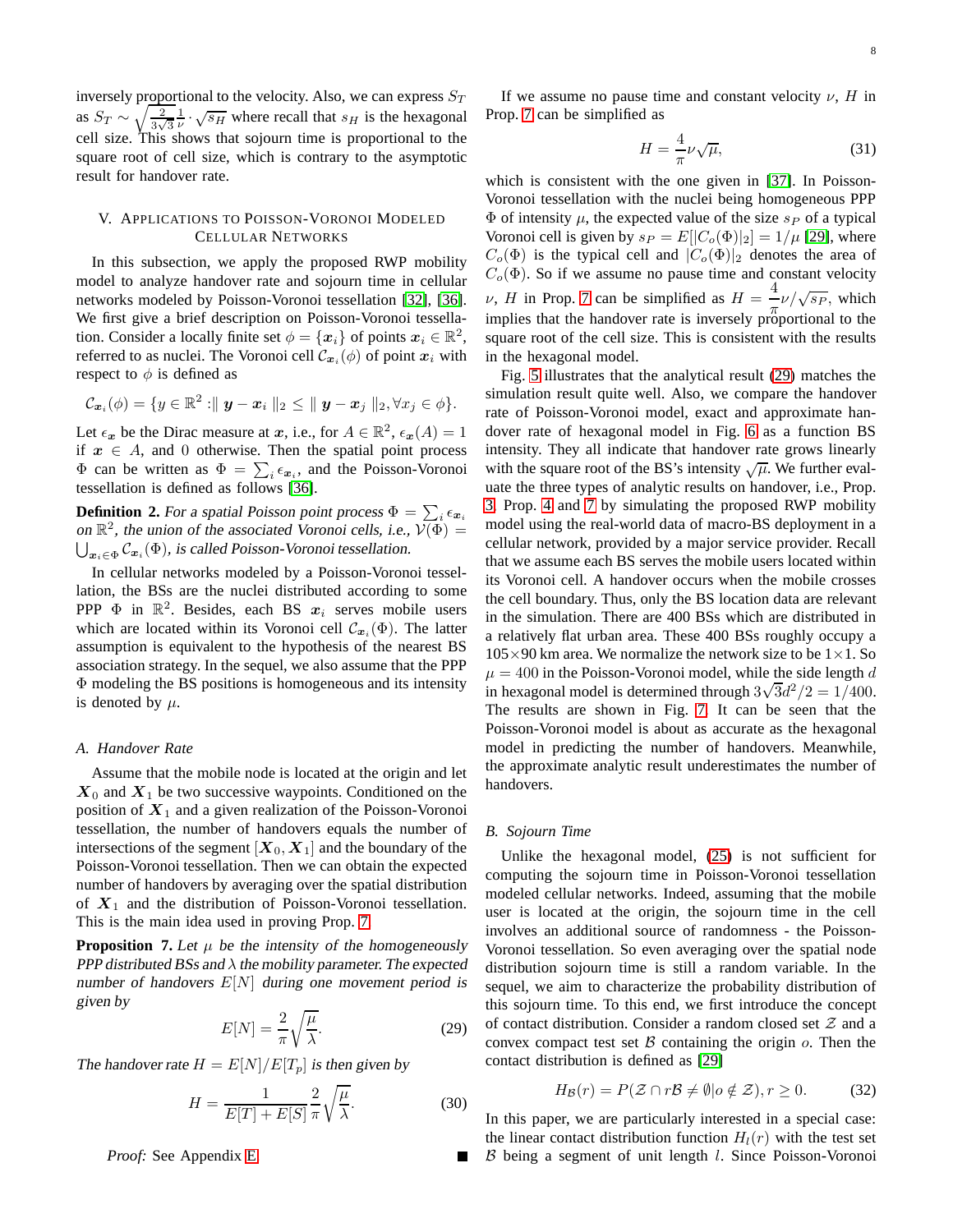

<span id="page-8-0"></span>Fig. 5. Handover in Poisson-Voronoi model by analysis and simulation with velocity  $\nu \equiv 1$  and no pause time. The number of handovers is proportional to the square root of the BS's intensity  $\mu$ , and is inversely proportional to mobility parameter  $\lambda$ .



<span id="page-8-1"></span>Fig. 6. Comparison of handover rate in Poisson-Voronoi model, exact and approximate handover rate in hexagonal model with velocity  $\nu \equiv 1$ , normalized BS's intensity  $\mu = 1$ , mobility parameter  $\lambda = 1$  and no pause time. They all imply that the handover rate grows linearly with  $\sqrt{\mu}$ .

tessellation is isotropic, the orientation of this segment  $l$  is not important. For Poisson-Voronoi tessellation modeled cellular network, the random closed set  $Z$  of interest is the union of all cell boundaries  $\cup_{x_i \in \Phi} \partial \mathcal{C}_{x_i}(\Phi)$ , where  $\partial \mathcal{C}_{x_i}(\Phi)$  denotes the boundary of the cell  $\mathcal{C}_{\bm{x}_i}(\Phi)$ .

With a slight abuse of notation, let  $\mathcal{C}_{o}(\Phi)$  denote the Voronoi cell containing the origin o. We can further simplify  $H_l(r)$  as follows:

$$
H_l(r) = 1 - \frac{P(\mathcal{Z} \cap rl = \emptyset)}{1 - P(o \in \mathcal{Z})} = 1 - P(rl \subseteq C_o(\Phi)).
$$
 (33)

The last equality follows because 1) the origin  $o$  is contained in the interior of  $C_o(\Phi)$  almost surely and thus  $P(o \in \mathcal{Z}) = 0$ where  $\mathcal{Z} = \bigcup_{\mathbf{x}_i \in \Phi} \partial \mathcal{C}_{\mathbf{x}_i}(\Phi)$ , and 2) the event  $\{\mathcal{Z} \cap rl = \emptyset\}$  is



<span id="page-8-2"></span>Fig. 7. Evaluation of handover by an actual macro-BS deployment with velocity  $\nu \equiv 1$ , no pause time and normalized BS's intensity  $\mu = 400$ . Poisson-Voronoi model is about as accurate in terms of handover evaluation as hexagonal model.

equivalent to that  $\{rl \subseteq C_o(\Phi)\}\)$ . Now we are in a position to characterize the sojourn time  $S_T$ .

**Proposition 8.** Let  $\mu$  be the intensity of the homogeneously PPP distributed BSs and  $\lambda$  the mobility parameter. The pdf of sojourn time  $S_T$  is given by

$$
f_{S_T}(t) = \frac{1}{2\sqrt{\lambda}E[T]} \exp\left(\frac{1}{2}(Q^{(-1)}(\frac{1}{2}(1-\frac{t}{E[T]})))^2\right)h_l(x),\tag{34}
$$

where  $E[T]$  is the expected transition time,  $x =$  $\frac{1}{\sqrt{2\pi\lambda}}Q^{(-1)}(\frac{1}{2}(1-\frac{t}{E[T]}))$  and  $h_l(r)$  is given by  $\int_{-\pi}^{\pi} \int_{-\pi}^{\pi-\alpha} r^3 \frac{\sin^2 \alpha \sin \beta}{1+\alpha^2}$ 

<span id="page-8-4"></span><span id="page-8-3"></span>
$$
h_l(r) = 4\pi\mu^2 \int_0^{\infty} \int_0^{\infty} \frac{r^3 \frac{\sin \alpha \sin \beta}{\sin^4(\alpha + \beta)} b_0(\beta)}{\exp(-\mu V_2(r, \alpha, \beta)) d\beta d\alpha, r \ge 0, \quad (35)
$$

where  $V_2(r, \alpha, \beta) = \pi \rho^2 (a_0(\alpha) + a_1(\alpha)) + \pi (r^2 + \rho^2 2r\rho \cos \alpha$   $(a_0(\beta) + a_1(\beta))$  with  $\rho = \frac{r \sin \beta}{\sin(\alpha + \beta)}, a_0(\theta) = 1 - \frac{\theta}{\pi}$ ,<br>and  $a_1(\theta) = \frac{\sin 2\theta}{2\pi}$ , and  $b_0(\beta) = \frac{(\pi - \beta) \cos \beta + \sin \beta}{\pi}$ .

*Proof:* By Theorem [1](#page-3-4), we have

$$
S_T(r) = E[T] \int_0^{2\pi} \int_0^r \frac{\sqrt{\lambda}}{\pi x} \exp(-\lambda \pi x^2) x \, dx \, d\alpha
$$

$$
= E[T] \cdot (1 - 2Q(\sqrt{2\pi \lambda}r)).
$$

Clearly,  $F_{S_T}(t) = 0$  if  $t < 0$ , and  $F_{S_T}(t) = 1$  if  $t \ge E[T]$ . If  $0 \le t < E[T],$ 

$$
F_{S_T}(t) = P(S_T \le t) = P(E[T] \cdot (1 - 2Q(\sqrt{2\pi\lambda}r)) \le t)
$$
  
=  $P\left(0 \le r \le \frac{1}{\sqrt{2\pi\lambda}}Q^{(-1)}(\frac{1}{2}(1 - \frac{t}{E[T]}))\right)$   
=  $H_l\left(\frac{1}{\sqrt{2\pi\lambda}}Q^{(-1)}(\frac{1}{2}(1 - \frac{t}{E[T]}))\right)$   
=  $\int_{-\infty}^{\frac{1}{\sqrt{2\pi\lambda}}Q^{(-1)}(\frac{1}{2}(1 - \frac{t}{E[T]}))}h_l(r)dr.$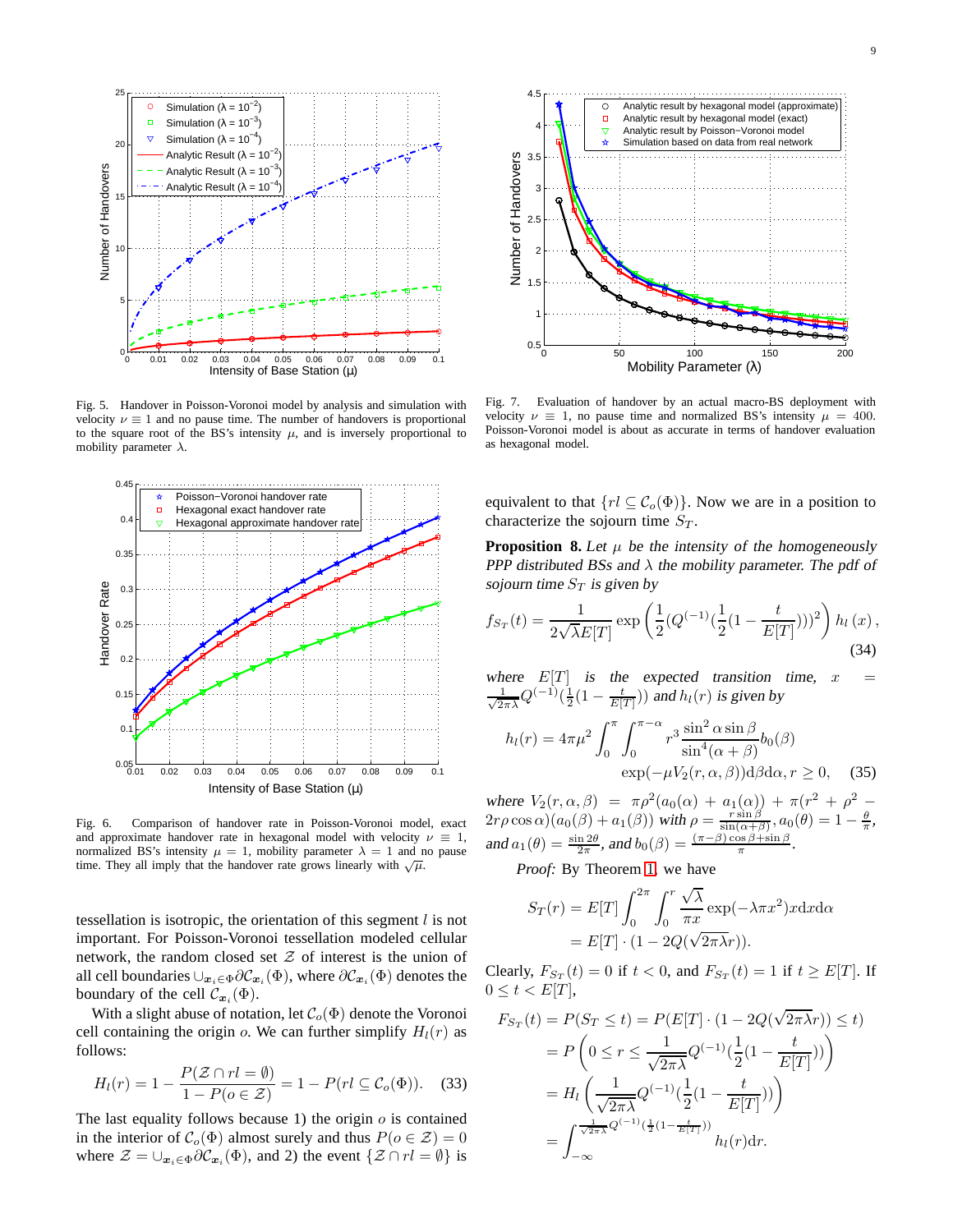

<span id="page-9-1"></span>Fig. 8. Plot of pdf of sojourn time in Poisson-Voronoi model with mobility parameter  $\lambda = 0.01$  and velocity  $\nu \equiv 1$ .

Taking the derivative with respect to  $t$  for both sides yields [\(34\)](#page-8-3). The closed form expression of  $h_l(r)$  in [\(35\)](#page-8-4) has been given in [\[38\]](#page-12-25). This completes the proof.

Using the previous results for expected transition time, the pdf of the sojourn time under different velocity distributions can be derived from Prop. [8.](#page-8-4) Note that the distribution of the sojourn time is instrumental in studying the ping-pong behavior for mobility enhancement in cellular networks [\[3\]](#page-12-0). Though a closed form expression is not available, the pdf of the sojourn time given in Proposition [8](#page-8-4) only involves a double integral, which is tractable for efficient numerical evaluation. We plot the pdf of sojourn time in Fig. [8](#page-9-1) for illustration. As expected, the smaller  $\mu$  is, the more likely the mobile node stays longer within the cell. This is intuitive since a smaller  $\mu$  implies larger cell sizes on average. As a result, it is less likely that the mobile node would move out of the cell.

We also compare the analytic result about sojourn time in the Poisson-Voronoi model to its deterministic counterpart in the hexagonal model in Fig. [9.](#page-9-2) It is shown that the analytic result in the Poisson-Voronoi model is more conservative and yields smaller mean sojourn times than its counterpart in the hexagonal model. Besides, we can see that the upper and lower bounds of the sojourn time in hexagonal model are pretty tight.

## VI. CONCLUSIONS AND FUTURE WORK

In this paper, we study the critical mobility issue in cellular networks. To this end, we first propose a tractable RWP mobility model defined on the entire plane. The various properties of the mobility model are carefully studied and simple analytical expressions are obtained. Then we utilize this tractable mobility model to analyze the handover rate and sojourn time in cellular networks. The analysis is carried out for cellular networks under both hexagonal and Poisson-Voronoi models. We derive closed form expressions and/or bounds for the performance metrics in question. These analytical results are instrumental for mobility management in cellular networks.



<span id="page-9-2"></span>Fig. 9. Comparison of sojourn time in hexagonal tiling and Poisson-Voronoi tessellation with velocity  $\nu \equiv 1$ . Hexagonal model yields larger sojourn time than that of Poisson-Voronoi model. Besides, the upper and lower bounds for hexagonal model are tight.

Note that the proposed RWP mobility model represents the real movement of mobile nodes in a simplified manner. Thus, it does not capture some other mobility characteristics such as temporal and spatial dependency of the mobility pattern. It is desirable to extend the current model further to incorporate these extra mobility characteristics while maintaining a certain degree of tractability. It would be rather interesting (and challenging) to characterize the intuitive tradeoff between the complexity and tractability of the mobility models. Besides, it is also interesting to evaluate the performance of the many wireless protocols by applying the proposed tractable model in theory and/or simulation.

#### ACKNOWLEDGMENT

The authors would like to thank the anonymous reviewers for their valuable comments and suggestions, which helped the authors significantly improve the quality of the paper.

#### APPENDIX

#### <span id="page-9-0"></span>*A. Proof of Theorem [1](#page-3-4)*

We first derive the pdf of the random waypoint  $X_1 =$  $(R_1, \Theta_1)$  as follows:

$$
f_{\mathbf{X}_1}(r,\theta) = \lim_{\Delta r \to 0} \frac{P(R_1 \le r + \Delta r) - P(R_1 \le r)}{\int_0^{2\pi} \int_r^{r + \Delta r} x \, dx \, d\phi}
$$
  
= 
$$
\lim_{\Delta r \to 0} \frac{\exp(-\lambda \pi r^2) - \exp(-\lambda \pi (r + \Delta r)^2)}{2\pi r \Delta r}
$$
  
= 
$$
\lim_{\Delta r \to 0} \frac{2\pi \lambda (r + \Delta r) \exp(-\lambda \pi (r + \Delta r)^2)}{2\pi r}
$$
  
= 
$$
\lambda \exp(-\lambda_i \pi r^2).
$$

This result is summarized in Lemma [1](#page-10-0) for ease of reference.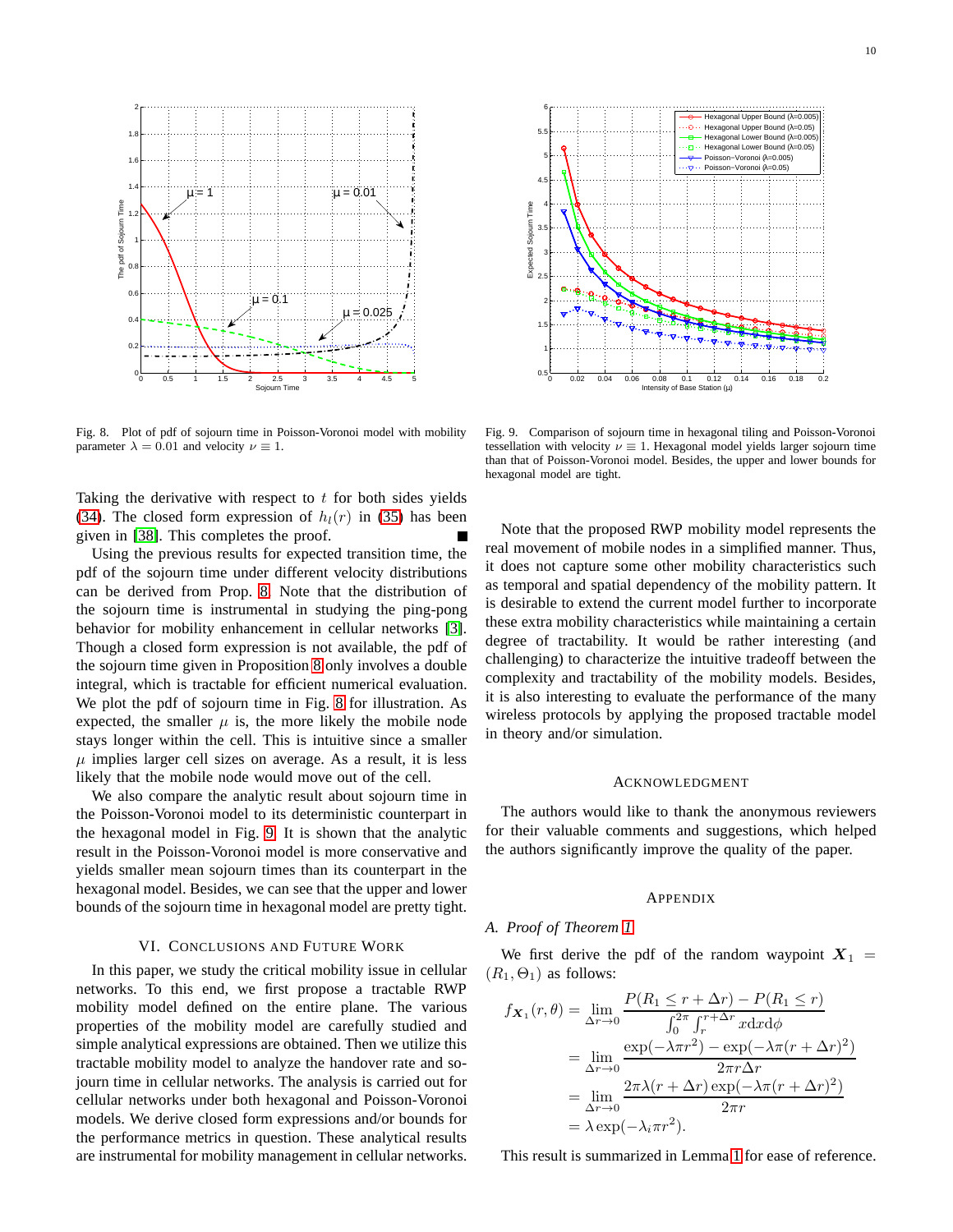**Lemma 1.** Given  $X_0$  is at the origin, the pdf of the random Then the lower bound  $N_{\text{approx}}^L$  is derived as follows. waypoint  $X_1 = (R_1, \Theta_1)$  is given by

<span id="page-10-0"></span>
$$
f_{\mathbf{X}_1}(r,\theta) = \lambda \exp(-\lambda \pi r^2). \tag{36}
$$

We next derive the pdf of the spatial node distribution. The main technique of the following proof is inspired by [\[26\]](#page-12-16), which is also adopted in [\[25\]](#page-12-14). Consider a small set  $dA$  located at  $(r, \theta)$ . Let  $\vec{L}_1$  denote the vector  $\mathbf{X}_1 - \mathbf{X}_0$  and  $|\vec{L}_1| = L_1$ . Then the pdf of the spatial node distribution can be interpreted as the ratio of the expected proportion of transition time in the set  $dA$  to the area  $|dA|$ , i.e.,

$$
f(r,\theta) = \frac{E[|\vec{L}_1 \cap \mathrm{d}A|/V]}{E[L_1/V]|\mathrm{d}A|} = \frac{E[|\vec{L}_1 \cap \mathrm{d}A|]}{E[L_1]|\mathrm{d}A|},\qquad(37)
$$

where the second equality follows from the independence of V and the waypoints. Note that

$$
\frac{E[|\vec{L}_1 \cap dA|]}{|dA|} = \frac{\int_r^{\infty} f_{\mathbf{X}_1}(x,\theta)x \, dx \, d\theta \cdot \Delta l}{r \cdot d\theta \cdot \Delta l}
$$
\n
$$
= \frac{\int_r^{\infty} \lambda \exp(-\lambda \pi x^2)x \, dx}{r} = \frac{1}{2\pi r} \exp(-\lambda \pi r^2), \qquad (38)
$$

where  $\Delta l$  denotes the length of the small intersection if  $\vec{L}_1$ intersects  $dA$ , and we apply Lemma [1](#page-10-0) in the second equality in [\(38\)](#page-10-4). The first equality in [\(38\)](#page-10-4) can be explained through Fig. [10](#page-11-3) as follows. The intersection of  $|\vec{L}_1 \cap d\vec{A}|$  is  $\Delta l$  if  $\vec{X}_1$  is in the shaded area and 0 otherwise. Noting that the probability of the event that  $X_1$  is in the shaded area is  $\int_r^{\infty} f_{X_1}(x,\theta) x dx d\theta$ , we have

$$
E[|\vec{L}_1 \cap dA|] = \Delta l \cdot \int_r^{\infty} f_{\mathbf{X}_1}(x,\theta) x \, dx \, d\theta. \tag{39}
$$

This and  $|dA| = r \cdot d\theta \cdot \Delta l$  give the desired equality. So

$$
f(r,\theta) = \frac{\exp(-\lambda \pi r^2)}{2\pi r E[L_1]} = \frac{\sqrt{\lambda} \exp(-\lambda \pi r^2)}{\pi r},\qquad(40)
$$

where we use the result that  $E[L_1] = 1/2\sqrt{\lambda}$  in the last equality. This completes the proof.

## <span id="page-10-1"></span>*B. Proof of Proposition [3](#page-5-2)*

From Lemma [1,](#page-10-0)  $f_{\mathbf{X}_1}(r,\theta) = \lambda \exp(-\lambda \pi r^2)$ . We compute  $E[N]_{app}$  as follows.

$$
E[N]_{app} = \sum_{n=1}^{\infty} n \int_0^{2\pi} \int_{(2n-1)R}^{(2n+1)R} \lambda \exp(-\lambda \pi r^2) r dr d\theta
$$
  
= 
$$
\sum_{n=1}^{\infty} n \left( \exp(-\pi (2n-1)^2 R^2 \lambda) - \exp(-\pi (2n+1)^2 R^2 \lambda) \right)
$$
  
= 
$$
\sum_{n=0}^{\infty} \exp(-\pi (2n+1)^2 R^2 \lambda)
$$

Substituting  $R =$  $\sqrt{C}$  $\frac{\sigma}{\pi}$  =  $\sqrt[4]{27}d$  $\sqrt{2\pi}$ , we obtain

$$
E[N]_{\text{app}} = \sum_{n=0}^{\infty} \exp\left(-\frac{3\sqrt{3}}{2}(2n+1)^2 d^2 \lambda\right).
$$

$$
E[N]_{\text{app}} \ge \int_0^\infty \exp\left(-\frac{3\sqrt{3}}{2}(2x+1)^2 d^2\lambda\right) dx
$$
  
=  $\sqrt{\frac{\pi}{6\sqrt{3}\lambda d^2}} Q\left(\sqrt{3\sqrt{3}\lambda d^2}\right) \triangleq E[N]_{\text{app}}^L.$ 

The upper bound  $E[N]^U_{\text{app}}$  can be derived in a similar manner. For the remaining proof, denote  $t = \sqrt{3\sqrt{3}\lambda d^2}$ . Note that  $t > 0$ . Then the difference  $\triangle N_{\text{app}} = E[N]_{\text{app}}^U - E[N]_{\text{app}}^L$  can be compactly written as  $\sqrt{\frac{\pi}{2}} \frac{1}{t} (1 - 2Q(t))$  which we denote by  $g(t)$ . We claim  $g(t)$  is strictly decreasing when  $t > 0$ . To see this, define  $h(t) = \sqrt{\frac{2}{\pi}}t \exp(-\frac{t^2}{2})$  $(\frac{t^2}{2}) + 2Q(t) - 1$  whose derivative is " $-\sqrt{\frac{2}{\pi}}t^2 \exp(-\frac{t^2}{2})$  $\frac{f^2}{2}$ " which is strictly negative when  $t > 0$ , implying  $h(t)$  is strictly decreasing when  $t > 0$ . Meanwhile,  $h(0) = 0$ . So  $h(t) < 0$  when  $t > 0$ . Now it is clear that the derivative of  $g(t)$  given by  $g^{(1)}(t) = \sqrt{\frac{\pi}{2}}$ 2  $h(t)$  $\frac{1}{t^2}$  is strictly negative when  $t > 0$ . Thus,  $g(t)$  is strictly decreasing when  $t > 0$ . Besides,

<span id="page-10-4"></span>
$$
\lim_{t \to 0} \sqrt{\frac{\pi}{2}} \frac{1}{t} (1 - 2Q(t)) = \lim_{t \to 0} \exp(-\frac{t^2}{2}) = 1,
$$
  

$$
\lim_{t \to \infty} \sqrt{\frac{\pi}{2}} \frac{1}{t} (1 - 2Q(t)) = 0.
$$

The desired results follow by further observing  $t$  is a strictly increasing continuous function of  $\lambda d^2$ .

# <span id="page-10-2"></span>*C. Proof of Proposition [4](#page-6-6)*

We use (generalized) argument for Buffon's needle problem in this proof. Consider the typical node located in area  $A$  of size  $|\mathcal{A}|$  and cell boundaries  $\mathcal{B}_A$  of length  $|\mathcal{B}_A|$ . Then the probability that this node crosses the small boundary  $\Delta b$  within a small time interval  $\Delta t$  is  $\Delta p = \frac{1}{|A|} \Delta b \cdot \nu \Delta t E[|\sin \Theta|]$ , where  $Θ$  is uniformly distributed on  $[0, 2π]$  (following from our mobility model) and thus  $E[|\sin \Theta|] = \frac{2}{\pi}$ . So the probability that this node crosses  $\mathcal{B}_A$  is  $p(\mathcal{A}) = \Delta p \cdot \frac{|\mathcal{B}|}{\Delta b} = \frac{2}{\pi} \frac{|\mathcal{B}_A|}{|\mathcal{A}|} \cdot \nu \Delta t$ .<br>Thus, conditioned on moving, the handover rate

$$
H^* = \lim_{|\mathcal{A}| \to \infty} \frac{p(\mathcal{A})}{\Delta t} = \frac{2}{\pi} \nu \cdot \lim_{|\mathcal{A}| \to \infty} \frac{|\mathcal{B}_\mathcal{A}|}{|\mathcal{A}|}
$$

$$
= \frac{2}{\pi} \nu \cdot \frac{9d}{9\sqrt{3}d^2/2} = \frac{4\sqrt{3}}{3\pi} \frac{\nu}{d}.
$$

Correspondingly,  $E[N] = E[H^*] \cdot E[T] = \frac{4\sqrt{3}}{3\pi}$  $3\pi$  $E[V]$  $\frac{d}{d} \cdot E[T]$ and  $H = \frac{E[T]}{E[T]+I}$  $E[T] + E[S]$  $4\sqrt{3}$  $3\pi$  $E[V]$  $\frac{d}{d}$ .

## <span id="page-10-3"></span>*D. Proof of Proposition [6](#page-6-5)*

Applying the general expression [\(26\)](#page-6-3) for  $S_T$  yields

$$
S_T = \frac{4}{\pi \nu} f(\xi_x d, \xi_y d) \cdot \int_0^{d/2} \int_0^{\sqrt{3}d/2} dy dx + \int_{d/2}^d \int_0^{-\sqrt{3}x + \sqrt{3}d} dy dx,
$$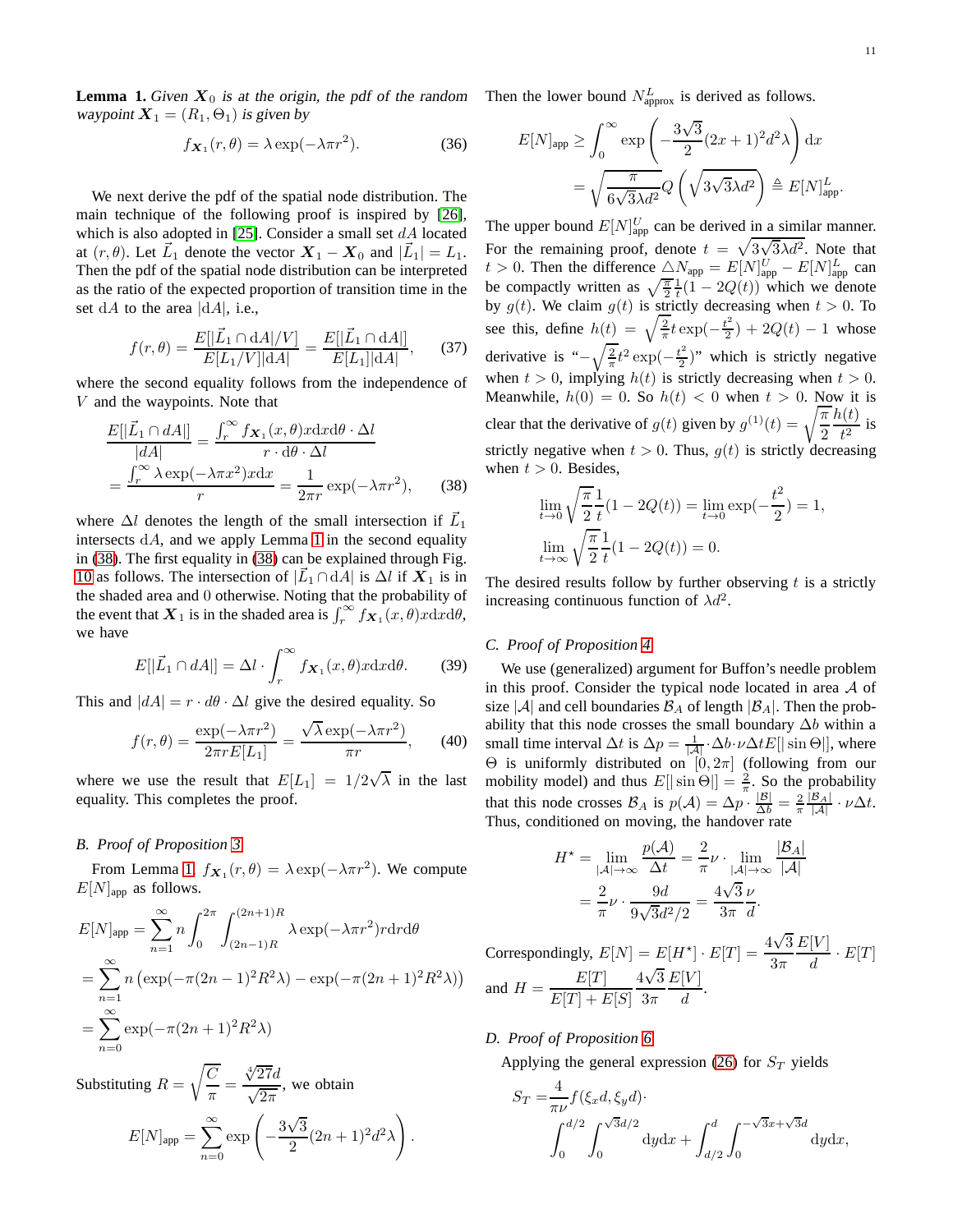

<span id="page-11-3"></span>Fig. 10. A geometric illustration for the proof of Prop. [1](#page-3-4)

which equals

$$
=\frac{3\sqrt{3}}{2\pi}\frac{\exp(-\lambda\pi(\xi_x^2d^2+\xi_x^2d^2))}{\sqrt{\xi_x^2+\xi_x^2}}\frac{d}{\nu},\tag{41}
$$

where  $(\xi_x, \xi_y)$  are a pair of constants in the region  $A :=$  $\{(x, y) : x \in [0, 1], y \in [0, \frac{\sqrt{3}}{2}] \text{ if } x \in [0, \frac{1}{2}) \text{ and } y \in$  $[0, \sqrt{3}(1 - \xi_x)]$  if  $x \in [\frac{1}{2}, 1]$ , and in the last equality we use  $E[T] = \frac{1}{2\nu\sqrt{\lambda}}$  derived for constant velocity case in Section [III,](#page-2-2) and mean value theorem for integrals. Then,  $\lim_{\lambda \to 0} S_T = \frac{3\sqrt{3}}{2\pi} \frac{1}{\sqrt{\xi^2}}$  $\xi_x^2 + \xi_x^2$  $\frac{d}{\nu}$ . Next we give bounds on the constant  $\alpha := \frac{3\sqrt{3}}{2\pi} \frac{1}{\sqrt{\xi^2}}$  $\frac{1}{\xi_x^2 + \xi_x^2}$ . Using the bounds given in Prop. [5,](#page-6-4)

$$
\lim_{\lambda \to 0} S_T^L = \lim_{\lambda \to 0} \frac{1 - 2Q\left(\sqrt{\frac{3}{2}\pi\lambda}d\right)}{2\nu\sqrt{\lambda}}
$$

$$
= \lim_{\lambda \to 0} \frac{\sqrt{3}}{2} \frac{d}{\nu} \exp\left(-\frac{3}{4}\pi d^2\lambda\right) = \frac{\sqrt{3}}{2} \frac{d}{\nu}.
$$
(42)

Similarly,  $\lim_{\lambda\to 0} S_T^U = \frac{d}{\tau}$ . Since these bounds are strict, we conclude that  $\alpha \in (\frac{\sqrt{3}}{2}, 1)$ .

## <span id="page-11-2"></span>*E. Proof of Proposition [7](#page-7-0)*

This proposition can be proved by following the proof of Prop. [4.](#page-6-6) Nevertheless, we provide an alternative proof here. To this end, we first introduce some terminologies for ease of exposition. Consider the set  $x^{(k)}$  consisting of arbitrary k distinct points in  $\Phi$  on  $\mathbb{R}^2$ . Without loss of generality, we assume  $x^{(k)} = \{x_1, ..., x_k\}$ . Then if the intersection  $\mathcal{F}(\bm{x}^{(k)}|\Phi) = \bigcap_{i=1}^{k} \mathcal{C}_{\bm{x}_i}(\Phi) \neq \emptyset$ , then  $\mathcal{F}(\bm{x}^{(k)}|\Phi)$  is called a  $(3 - k)$ -facet. Now let  $\Phi_k$  be the set of all configurations  $x^{(3-k)} \subseteq \Phi$ . That is, the intersection of the Voronoi cells associated with any configuration  $x^{(3-k)} \in \Phi_k$  is a k-facet. For each configuration  $x^{(3-k)} = \{x_1, ..., x_{3-k}\} \in \Phi_k$ , we associate a point  $z_{x^{(3-k)}}(\Phi)$  called "centroid" such that for all  $y \in \mathbb{R}^2$ ,  $z(x^{(3-k)} + y | \Phi + y) = y + z(x^{(3-k)} | \Phi)$ . Note that there are several degrees of freedom in choosing the centroids. We refer to [\[36\]](#page-12-23) for more details.

Consider the intersection of the Poisson-Voronoi tessellation with a fixed line L. Without loss of generality, we assume that  $L$  contains the origin. Then the nonempty sectional cells  $\bar{\mathcal{C}}_{\bm{x}_i}(\Phi) = \mathcal{C}_{\bm{x}_i}(\Phi) \cap L$  satisfy that (i)  $L = \cup_{\bm{x}_i \in \Phi} \bar{\mathcal{C}}_{\bm{x}_i}(\Phi),$ and (ii)  $ri(\bar{C}_{\bm{x}_i}(\Phi)) \cap ri(\bar{C}_{\bm{x}_j}(\Phi)) = \emptyset, \forall i \neq j$  where  $ri(\cdot)$ denotes the relative interior [\[36\]](#page-12-23). So the sectional cells  $\bar{\mathcal{C}}_{\mathbf{x}_i}(\Phi)$  constitute a tessellation of L, denoted by  $\mathcal{V}_L(\Phi)$ . Now consider the intersection  $\mathcal{F}_L(\boldsymbol{x}^{(2)}|\Phi) = \mathcal{F}(\boldsymbol{x}^{(2)}|\Phi) \cap L$  which can be either empty or a singleton. Clearly,  $\mathcal{F}_L(\boldsymbol{x}^{(2)}|\Phi)$  is the 0-facet of tessellation  $V_L(\Phi)$  if  $\mathcal{F}_L(\boldsymbol{x}^{(2)}|\Phi)$  is nonempty. Now let  $\Phi^L_0 \ = \ \{ \boldsymbol{x}^{(2)} \ = \ \{ \boldsymbol{x}_1, \boldsymbol{x}_2 \} \ \in \ \Phi_1 \ \colon \ \mathcal{F}_L(\boldsymbol{x}^{(2)} | \Phi) \ \neq \ \emptyset \} \ \ \text{which}$ parametrizes the 0-facets of  $V_L(\Phi)$ . Then the intensity of the 0-facets of  $V_L(\Phi)$  is well defined as

<span id="page-11-6"></span>
$$
\mu_0^L = \frac{E[\sum_{\bm{x}^{(2)} \in \Phi_0^L} \chi\{\bm{z}_L(\bm{x}^{(2)} | \Phi) \in \mathcal{B}_L\}]}{|\mathcal{B}_L|_1},\qquad(43)
$$

where  $\chi\{\cdot\}$  is indicator function taking value 1 if the event in its argument is true and 0 otherwise,  $z_L(x^{(2)}|\Phi)$  is the centroid of the 0-facets of  $V_L(\Phi)$ ,  $\mathcal{B}_L \subseteq L$  is any arbitrary Borel set and  $|\mathcal{B}_L|_1$  is the volume of  $\mathcal{B}_L$  with respect to  $\mathbb{R}$ .

Without loss of generality, assume that  $X_0$  is at the origin. Let  $L := L(X_0, X_1)$  be the line containing  $X_0$  and  $X_1$ , and  $\mathcal{B}_L$  the interval  $[X_0, X_1]$ . Then conditioned on the next waypoint  $X_1 = (r, \theta)$ , the expected number of handovers can be computed as

<span id="page-11-4"></span>
$$
E[N|\boldsymbol{X}_1 = (r,\theta)] = E[\sum_{\boldsymbol{x}\in\cup_{\boldsymbol{x}_i\in\Phi}}\sum_{\partial\mathcal{C}_{\boldsymbol{x}_i}(\Phi)\cap L} \chi\{\boldsymbol{x}\in\mathcal{B}_L\}]
$$

$$
= E[\sum_{\boldsymbol{x}^{(2)}\in\Phi_0^L} \chi\{\boldsymbol{z}_L(\boldsymbol{x}^{(2)}|\Phi)\in\mathcal{B}_L\}] \quad (44)
$$

$$
= \mu_0^L|\boldsymbol{X}_0 - \boldsymbol{X}_1|_1 = \frac{4r\sqrt{\mu}}{\pi}, \qquad (45)
$$

<span id="page-11-5"></span>where  $\partial \mathcal{C}_{x_i}(\Phi)$  in [\(44\)](#page-11-4) denotes the boundary of the cell  $\mathcal{C}_{\bm{x}_i}(\Phi)$ . The equality in [\(44\)](#page-11-4) follows by choosing the centroids  $z_L(x^{(2)})$  as follows: for any  $x^{(2)} \in \Phi_0^L$ , choose the singleton  $\mathcal{F}(\mathbf{x}^{(2)}|\Phi) \cap L$  as the centroid  $\mathbf{z}_L(\mathbf{x}^{(2)}|\Phi)$  of the 0-facets of  $V_L(\Phi)$ . The equality in [\(45\)](#page-11-5) follows from [\(43\)](#page-11-6). The last equality follows since  $\mu_0^L = 4\sqrt{\mu}/\pi$  for Poisson-Voronoi tessellation with intensity  $\mu$  [\[36\]](#page-12-23). Then handover rate can be computed as follows:

$$
H = \frac{E[N]}{E[T]} = \frac{E[E[N|X_1 = (r,\theta)]]}{E[T]}
$$
  
\n
$$
= \frac{1}{E[T]} \int_0^{2\pi} \int_0^{\infty} E[N|X_1 = (r,\theta)] f_{X_1}(r,\theta) r dr d\theta
$$
  
\n
$$
= \frac{1}{E[T]} \int_0^{2\pi} \int_0^{\infty} \frac{4r\sqrt{\mu}}{\pi} \lambda \exp(-\lambda \pi r^2) r dr d\theta
$$
  
\n
$$
= \frac{1}{E[T]} \frac{4\Gamma(\frac{3}{2})}{\pi^{\frac{3}{2}}} \sqrt{\frac{\mu}{\lambda}}
$$
(46)  
\n
$$
= \frac{1}{2\pi r^2} \frac{2\pi}{\mu}
$$

$$
=\frac{1}{E[T]}\frac{2}{\pi}\sqrt{\frac{\mu}{\lambda}}.\tag{47}
$$

where in [\(46\)](#page-11-7) we use Lemma [1,](#page-10-0) and in [\(47\)](#page-11-8) we apply the result that  $\int_0^\infty r^{\alpha-1} \exp(-\gamma \pi r^\beta) dr = \frac{\Gamma(\alpha/\beta)}{\beta \gamma^{\alpha/\beta}}$  for  $\alpha, \beta, \gamma > 0$ . Plugging  $E[T]$  yields the desired results.

#### <span id="page-11-8"></span><span id="page-11-7"></span>**REFERENCES**

- <span id="page-11-0"></span>[1] T. Camp, J. Boleng, and V. Davies, "A survey of mobility models for ad hoc network research," *Wireless Communications and Mobile Computing*, vol. 2, no. 5, pp. 483–502, 2002.
- <span id="page-11-1"></span>[2] I. Akyildiz, J. Mcnair, J. Ho, H. Uzunalioglu, and W. Wang, "Mobility management in next-generation wireless systems," *Proceedings of the IEEE*, vol. 87, no. 8, pp. 1347–1384, August 1999.